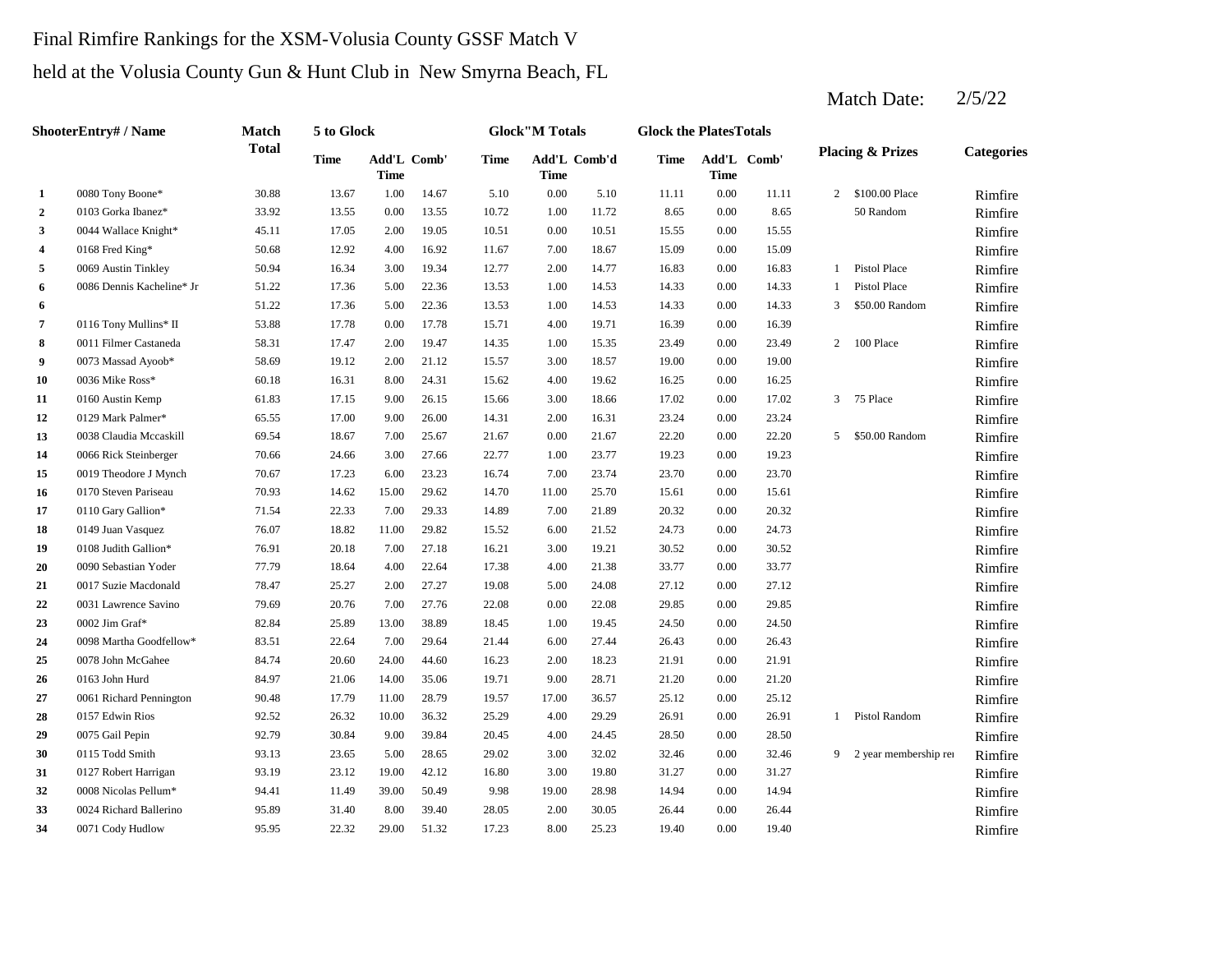|    | ShooterEntry# / Name   | Match        | 5 to Glock  |                            |        |             | <b>Glock</b> "M Totals |              | <b>Glock the PlatesTotals</b> |                            |        |    |                             |                   |
|----|------------------------|--------------|-------------|----------------------------|--------|-------------|------------------------|--------------|-------------------------------|----------------------------|--------|----|-----------------------------|-------------------|
|    |                        | <b>Total</b> | <b>Time</b> | Add'L Comb'<br><b>Time</b> |        | <b>Time</b> | <b>Time</b>            | Add'L Comb'd | Time                          | Add'L Comb'<br><b>Time</b> |        |    | <b>Placing &amp; Prizes</b> | <b>Categories</b> |
| 35 | 0054 Randy Summey      | 99.08        | 20.64       | 6.00                       | 26.64  | 15.32       | 6.00                   | 21.32        | 41.12                         | 10.00                      | 51.12  |    |                             | Rimfire           |
| 36 | 0028 Robert Hurd       | 100.16       | 29.74       | 5.00                       | 34.74  | 25.21       | 2.00                   | 27.21        | 38.21                         | 0.00                       | 38.21  |    |                             | Rimfire           |
| 37 | 0162 Lawrence Doerffel | 102.16       | 19.62       | 12.00                      | 31.62  | 24.75       | 13.00                  | 37.75        | 32.79                         | 0.00                       | 32.79  |    |                             | Rimfire           |
| 38 | 0029 Stephen Kayser    | 103.01       | 22.80       | 13.00                      | 35.80  | 27.97       | 7.00                   | 34.97        | 32.24                         | 0.00                       | 32.24  |    |                             | Rimfire           |
| 39 | 0104 Jeff Morilla      | 103.05       | 32.94       | 7.00                       | 39.94  | 21.89       | 12.00                  | 33.89        | 29.22                         | 0.00                       | 29.22  |    |                             | Rimfire           |
| 40 | 0062 Steven Hill       | 103.45       | 25.50       | 20.00                      | 45.50  | 27.37       | 6.00                   | 33.37        | 24.58                         | 0.00                       | 24.58  |    |                             | Rimfire           |
| 41 | 0101 Kenneth Kerr      | 108.00       | 23.40       | 19.00                      | 42.40  | 22.34       | 7.00                   | 29.34        | 36.26                         | 0.00                       | 36.26  |    |                             | Rimfire           |
| 42 | 0013 Jesse Macdonald   | 108.90       | 20.33       | 4.00                       | 24.33  | 30.33       | 24.00                  | 54.33        | 30.24                         | 0.00                       | 30.24  |    |                             | Rimfire           |
| 43 | 0145 Dana Shultz       | 112.33       | 34.92       | 7.00                       | 41.92  | 24.93       | 14.00                  | 38.93        | 31.48                         | 0.00                       | 31.48  |    |                             | Rimfire           |
| 44 | 0053 Edward Kubacki    | 115.03       | 31.85       | 8.00                       | 39.85  | 26.59       | 15.00                  | 41.59        | 33.59                         | 0.00                       | 33.59  |    |                             | Rimfire           |
| 45 | 0072 Jeff Hudlow       | 118.81       | 28.30       | 11.00                      | 39.30  | 25.60       | 13.00                  | 38.60        | 40.91                         | 0.00                       | 40.91  |    |                             | Rimfire           |
| 46 | 0141 Kimberly Jacobs   | 121.58       | 28.02       | 14.00                      | 42.02  | 28.60       | 10.00                  | 38.60        | 40.96                         | 0.00                       | 40.96  |    |                             | Rimfire           |
| 47 | 0155 Julie Phillips*   | 132.17       | 16.56       | 26.00                      | 42.56  | 16.52       | 11.00                  | 27.52        | 32.09                         | 30.00                      | 62.09  |    |                             | Rimfire           |
| 48 | 0089 Tina Kozak        | 136.88       | 32.57       | 7.00                       | 39.57  | 33.15       | 23.00                  | 56.15        | 41.16                         | 0.00                       | 41.16  |    |                             | Rimfire           |
| 49 | 0084 Mark Fricton      | 137.18       | 30.39       | 12.00                      | 42.39  | 19.75       | 34.00                  | 53.75        | 31.04                         | 10.00                      | 41.04  |    |                             | Rimfire           |
| 50 | 0057 Charlie Boswell   | 141.94       | 36.80       | 24.00                      | 60.80  | 29.99       | 7.00                   | 36.99        | 44.15                         | 0.00                       | 44.15  |    |                             | Rimfire           |
| 51 | 0113 Debbie Zimmerman  | 142.29       | 30.57       | 23.00                      | 53.57  | 28.98       | 15.00                  | 43.98        | 44.74                         | 0.00                       | 44.74  |    |                             | Rimfire           |
| 52 | 0125 Todd McGahee      | 142.32       | 17.44       | 9.00                       | 26.44  | 17.62       | 14.00                  | 31.62        | 34.26                         | 50.00                      | 84.26  |    |                             | Rimfire           |
| 53 | 0009 Rodney Adams      | 148.23       | 41.07       | 20.00                      | 61.07  | 33.24       | 0.00                   | 33.24        | 53.92                         | 0.00                       | 53.92  |    |                             | Rimfire           |
| 54 | 0042 Charles Cook      | 155.59       | 25.61       | 45.00                      | 70.61  | 24.98       | 12.00                  | 36.98        | 48.00                         | 0.00                       | 48.00  |    |                             | Rimfire           |
| 55 | 0058 Gerald Zablocky   | 156.33       | 51.65       | 2.00                       | 53.65  | 43.28       | 0.00                   | 43.28        | 59.40                         | 0.00                       | 59.40  |    |                             | Rimfire           |
| 56 | 0047 Donna Wilson      | 159.09       | 28.07       | 34.00                      | 62.07  | 44.16       | 10.00                  | 54.16        | 42.86                         | 0.00                       | 42.86  |    |                             | Rimfire           |
| 57 | 0007 Robert Langston   | 170.53       | 47.65       | 9.00                       | 56.65  | 43.12       | 5.00                   | 48.12        | 65.76                         | 0.00                       | 65.76  |    |                             | Rimfire           |
| 58 | 0010 Vito Carrera      | 170.75       | 35.85       | 29.00                      | 64.85  | 33.35       | 12.00                  | 45.35        | 50.55                         | 10.00                      | 60.55  |    |                             | Rimfire           |
| 59 | 0023 Elizabeth Tanis   | 176.09       | 52.06       | 5.00                       | 57.06  | 56.91       | 2.00                   | 58.91        | 60.12                         | 0.00                       | 60.12  |    | Pistol Random               | Rimfire           |
| 60 | 0033 Sylvia Sturgeon   | 181.43       | 30.24       | 35.00                      | 65.24  | 49.39       | 13.00                  | 62.39        | 53.80                         | 0.00                       | 53.80  | 10 | 2 year membership rea       | Rimfire           |
| 61 | 0134 Eddie Keaton      | 200.62       | 44.65       | 64.00                      | 108.65 | 35.47       | 5.00                   | 40.47        | 51.50                         | 0.00                       | 51.50  |    |                             | Rimfire           |
| 62 | 0167 Ross Ellberg      | 214.90       | 32.01       | 19.00                      | 51.01  | 37.68       | 21.00                  | 58.68        | 75.21                         | 30.00                      | 105.21 |    |                             | Rimfire           |
| 63 | 0122 Daniel Barrett    | 219.73       | 22.13       | 74.00                      | 96.13  | 23.26       | 15.00                  | 38.26        | 55.34                         | 30.00                      | 85.34  |    |                             | Rimfire           |
| 64 | 0159 Jimmy Kemp        | 271.32       | 34.56       | 34.00                      | 68.56  | 29.15       | 24.00                  | 53.15        | 79.61                         | 70.00                      | 149.61 |    |                             | Rimfire           |
| 65 | 0123 Andrea Fredericks | 271.85       | 58.77       | 8.00                       | 66.77  | 65.43       | 22.00                  | 87.43        | 87.65                         | 30.00                      | 117.65 |    |                             | Rimfire           |
| 66 | 0131 Kim Palmer        | 360.93       | 66.12       | 24.00                      | 90.12  | 65.98       | 4.00                   | 69.98        | 150.83                        | 50.00                      | 200.83 |    |                             | Rimfire           |
| 67 | 0128 Enzo Gonzalez     | 389.90       | 65.59       | 51.00                      | 116.59 | 52.48       | 25.00                  | 77.48        | 115.83                        | 80.00                      | 195.83 |    |                             | Rimfire           |
| 68 | 0085 Theresa Fricton   | 427.63       | 44.66       | 53.00                      | 97.66  | 51.82       | 81.00                  | 132.82       | 107.15                        | 90.00                      | 197.15 |    |                             | Rimfire           |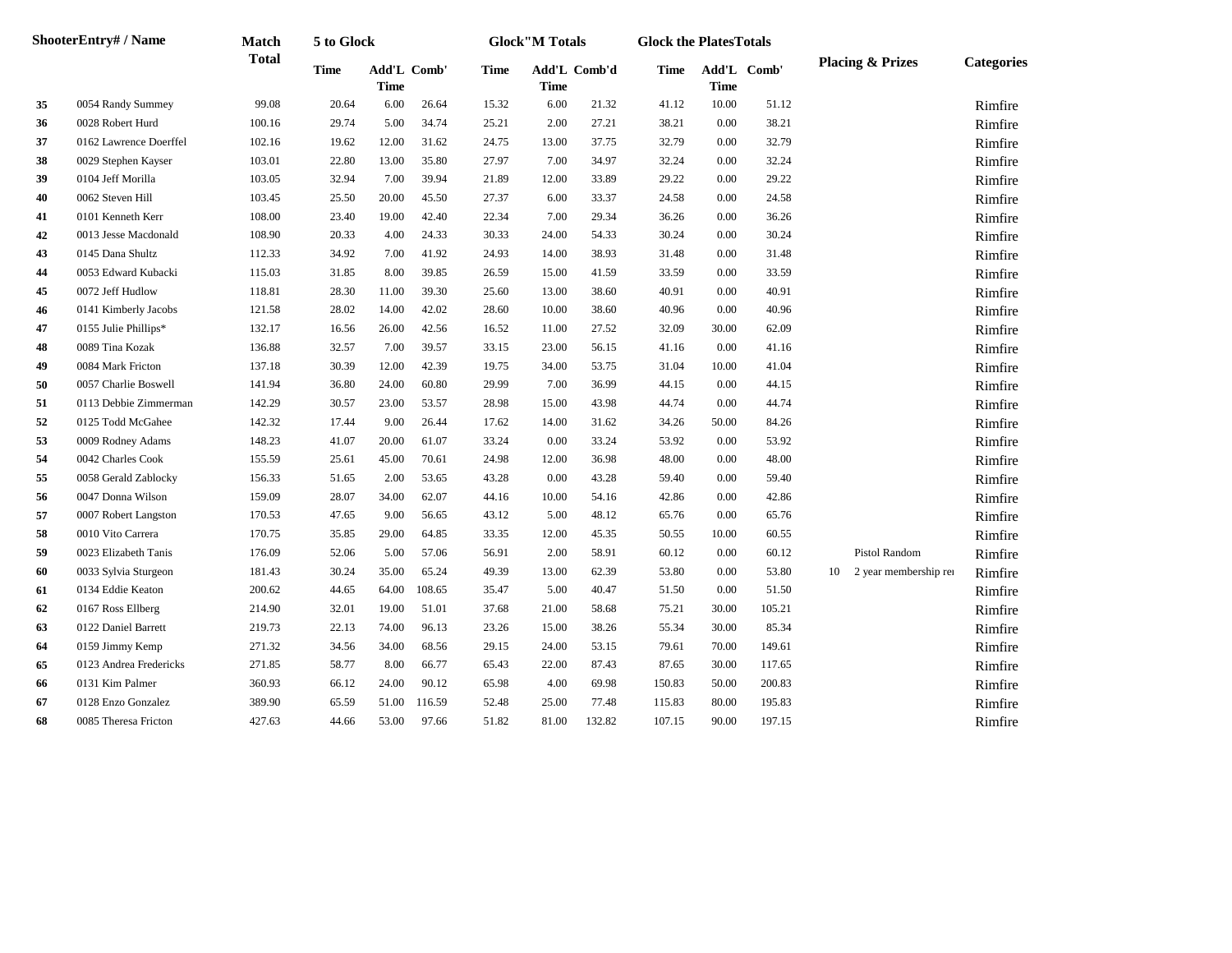### Final GLOCK Girls Rankings for the XSM-Volusia County GSSF Match V

held at the Volusia County Gun & Hunt Club in New Smyrna Beach, FL

|              | ShooterEntry# / Name         | <b>Match</b> | 5 to Glock  |                            |        |             | <b>Glock</b> "M Totals |              | <b>Glock the PlatesTotals</b> |             |             |              |                             |
|--------------|------------------------------|--------------|-------------|----------------------------|--------|-------------|------------------------|--------------|-------------------------------|-------------|-------------|--------------|-----------------------------|
|              |                              | <b>Total</b> | <b>Time</b> | Add'L Comb'<br><b>Time</b> |        | <b>Time</b> | <b>Time</b>            | Add'L Comb'd | <b>Time</b>                   | <b>Time</b> | Add'L Comb' |              | <b>Placing &amp; Prizes</b> |
| 1            | 0100 Martha Goodfellow       | 75.38        | 25.86       | 2.00                       | 27.86  | 22.22       | 1.00                   | 23.22        | 24.30                         | 0.00        | 24.30       | $\mathbf{1}$ | <b>Pistol Place</b>         |
| $\mathbf{2}$ | 0097 Julie Phillips*         | 76.28        | 20.12       | 5.00                       | 25.12  | 16.36       | 10.00                  | 26.36        | 24.80                         | 0.00        | 24.80       | 1            | 100 Place                   |
| 3            | 0140 Alexandra Ferris        | 83.86        | 25.33       | 13.00                      | 38.33  | 18.26       | 8.00                   | 26.26        | 19.27                         | 0.00        | 19.27       | 2            | 100 Place                   |
| 4            | 0065 Julia Bales             | 86.63        | 29.34       | 2.00                       | 31.34  | 23.43       | 2.00                   | 25.43        | 29.86                         | 0.00        | 29.86       | 3            | 75 Place                    |
| 5            | 0077 Gail Pepin              | 91.81        | 26.58       | 6.00                       | 32.58  | 26.60       | 2.00                   | 28.60        | 30.63                         | 0.00        | 30.63       |              |                             |
| 6            | 0040 Claudia Mccaskill       | 93.64        | 24.19       | 9.00                       | 33.19  | 22.85       | 10.00                  | 32.85        | 27.60                         | 0.00        | 27.60       |              |                             |
| 7            | 0093 Maria Meesit            | 105.28       | 24.11       | 17.00                      | 41.11  | 23.48       | 6.00                   | 29.48        | 34.69                         | 0.00        | 34.69       |              |                             |
| 8            | 0153 Leslie Smith            | 105.81       | 21.03       | 15.00                      | 36.03  | 19.11       | 23.00                  | 42.11        | 27.67                         | 0.00        | 27.67       |              |                             |
| 9            | 0119 Alexis Hermosa          | 105.84       | 27.48       | 25.00                      | 52.48  | 21.90       | 7.00                   | 28.90        | 24.46                         | 0.00        | 24.46       | 6            | 2 year membership rea       |
| 10           | 0015 Suzie Macdonald         | 105.97       | 28.88       | 9.00                       | 37.88  | 25.74       | 12.00                  | 37.74        | 30.35                         | 0.00        | 30.35       |              |                             |
| 11           | 0052 Rita Holbrook           | 110.18       | 36.62       | 6.00                       | 42.62  | 31.77       | 4.00                   | 35.77        | 31.79                         | 0.00        | 31.79       |              |                             |
| 12           | 0146 Dana Shultz             | 115.38       | 35.39       | 6.00                       | 41.39  | 28.85       | 2.00                   | 30.85        | 43.14                         | 0.00        | 43.14       |              |                             |
| 13           | 0114 Debbie Zimmerman        | 126.30       | 33.32       | 11.00                      | 44.32  | 26.36       | 18.00                  | 44.36        | 37.62                         | 0.00        | 37.62       |              | 11 2 year membership rea    |
| 14           | 0018 Deborah Myers           | 135.60       | 26.24       | 10.00                      | 36.24  | 25.32       | 6.00                   | 31.32        | 38.04                         | 30.00       | 68.04       |              |                             |
| 15           | 0034 Lisa Zucker             | 170.88       | 44.86       | 17.00                      | 61.86  | 39.15       | 14.00                  | 53.15        | 55.87                         | 0.00        | 55.87       |              |                             |
| 16           | 0095 Victoria Thompson       | 176.38       | 55.02       | 21.00                      | 76.02  | 44.42       | 11.00                  | 55.42        | 44.94                         | 0.00        | 44.94       |              |                             |
| 17           | 0142 Kimberly Jacobs         | 176.40       | 27.85       | 41.00                      | 68.85  | 51.43       | 23.00                  | 74.43        | 33.12                         | 0.00        | 33.12       |              |                             |
| 18           | 0121 Kimberly Blair-Chenowet | 206.53       | 49.35       | 41.00                      | 90.35  | 31.48       | 31.00                  | 62.48        | 43.70                         | 10.00       | 53.70       |              |                             |
| 19           | 0136 Rachel Boley            | 207.87       | 15.32       | 109.00                     | 124.32 | 28.10       | 12.00                  | 40.10        | 43.45                         | 0.00        | 43.45       |              |                             |
| 20           | 0048 Donna Wilson            | 209.09       | 34.86       | 41.00                      | 75.86  | 34.15       | 19.00                  | 53.15        | 60.08                         | 20.00       | 80.08       |              |                             |
| 21           | 0059 Massiel Lopez           | 239.92       | 23.04       | 30.00                      | 53.04  | 41.15       | 28.00                  | 69.15        | 67.73                         | 50.00       | 117.73      |              |                             |
| 22           | 0144 Susan England           | 261.25       | 65.46       | 42.00                      | 107.46 | 60.62       | 18.00                  | 78.62        | 65.17                         | 10.00       | 75.17       |              |                             |
| 23           | 0138 Maureen Jacobs          | 338.43       | 50.56       | 30.00                      | 80.56  | 28.51       | 91.00                  | 119.51       | 78.36                         | 60.00       | 138.36      |              |                             |
| 24           | 0096 Sara Rogers             | 340.21       | 47.63       | 33.00                      | 80.63  | 57.22       | 12.00                  | 69.22        | 80.36                         | 110.00      | 190.36      |              |                             |
| 25           | 0152 Joelle Chidlow          | 346.01       | 101.27      | 16.00                      | 117.27 | 92.89       | 19.00                  | 111.89       | 116.85                        | 0.00        | 116.85      |              |                             |
| 26           | 0139 Sarah Piazza            | 357.53       | 63.88       | 28.00                      | 91.88  | 77.92       | 48.00                  | 125.92       | 89.73                         | 50.00       | 139.73      |              |                             |
| 27           | 0166 Donna Tennant           | 373.24       | 96.17       | 23.00                      | 119.17 | 68.64       | 11.00                  | 79.64        | 144.43                        | 30.00       | 174.43      |              |                             |
| 28           | 0132 Kim Palmer              | 374.07       | 86.27       | 32.00                      | 118.27 | 85.44       | 14.00                  | 99.44        | 156.36                        | 0.00        | 156.36      |              |                             |
| 29           | 0006 Abena Kuumba            | 496.26       | 54.01       | 43.00                      | 97.01  | 70.01       | 56.00                  | 126.01       | 123.24                        | 150.00      | 273.24      |              |                             |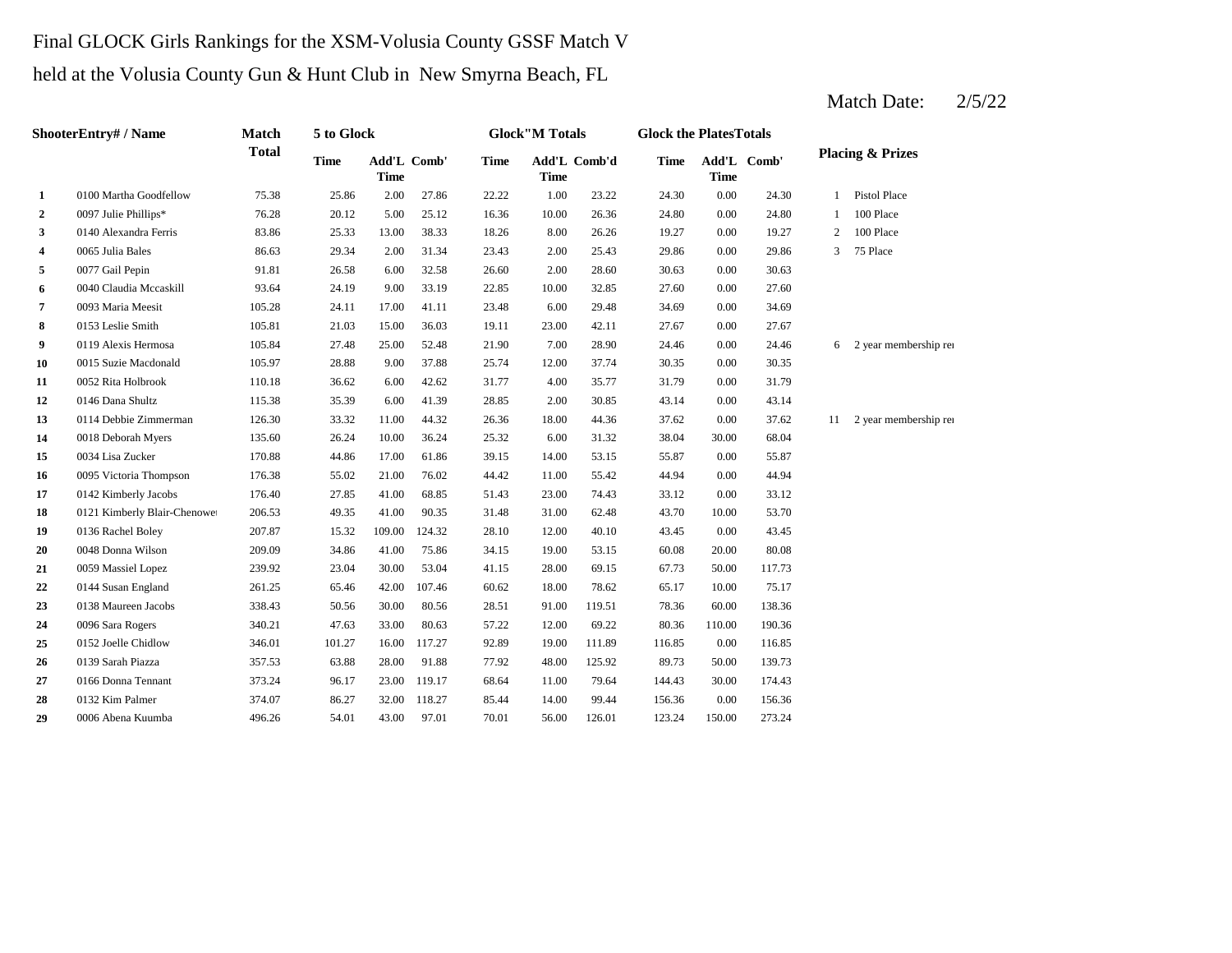# Final Pocket GLOCKS Rankings for the XSM-Volusia County GSSF Match V

held at the Volusia County Gun & Hunt Club in New Smyrna Beach, FL

|                         | <b>ShooterEntry# / Name</b> | Match        | 5 to Glock  |                            |       |       | <b>Glock</b> "M Totals      |       | <b>Glock the PlatesTotals</b> |             |             |                |                             |
|-------------------------|-----------------------------|--------------|-------------|----------------------------|-------|-------|-----------------------------|-------|-------------------------------|-------------|-------------|----------------|-----------------------------|
|                         |                             | <b>Total</b> | <b>Time</b> | Add'L Comb'<br><b>Time</b> |       | Time  | Add'L Comb'd<br><b>Time</b> |       | <b>Time</b>                   | <b>Time</b> | Add'L Comb' |                | <b>Placing &amp; Prizes</b> |
| 1                       | 0081 Tony Boone*            | 33.84        | 11.25       | 0.00                       | 11.25 | 8.13  | 0.00                        | 8.13  | 14.46                         | 0.00        | 14.46       |                |                             |
| $\overline{2}$          | 0169 Fred King*             | 37.45        | 9.61        | 0.00                       | 9.61  | 9.84  | 3.00                        | 12.84 | 15.00                         | 0.00        | 15.00       |                |                             |
| 3                       | 0106 Danny Clifton*         | 41.92        | 13.36       | 1.00                       | 14.36 | 10.60 | 1.00                        | 11.60 | 15.96                         | 0.00        | 15.96       |                |                             |
| $\overline{\mathbf{4}}$ | 0171 Steven Pariseau        | 43.95        | 11.96       | 1.00                       | 12.96 | 11.46 | 3.00                        | 14.46 | 16.53                         | 0.00        | 16.53       |                |                             |
| 5                       | 0045 Wallace Knight*        | 44.22        | 12.92       | 2.00                       | 14.92 | 12.40 | 2.00                        | 14.40 | 14.90                         | 0.00        | 14.90       | 1              | Pistol Place                |
| 6                       | 0087 Dennis Kacheline* Jr   | 48.64        | 10.83       | 5.00                       | 15.83 | 12.59 | 2.00                        | 14.59 | 18.22                         | 0.00        | 18.22       | $\overline{4}$ | \$50.00 Random              |
| 7                       | 0037 Mike Ross*             | 50.57        | 12.24       | 4.00                       | 16.24 | 11.68 | 2.00                        | 13.68 | 20.65                         | 0.00        | 20.65       |                |                             |
| 8                       | 0151 Mark Luscuskie         | 51.13        | 12.94       | 1.00                       | 13.94 | 11.60 | 5.00                        | 16.60 | 20.59                         | 0.00        | 20.59       | $\mathbf{1}$   | <b>Pistol Place</b>         |
| 8                       |                             | 51.13        | 12.94       | 1.00                       | 13.94 | 11.60 | 5.00                        | 16.60 | 20.59                         | 0.00        | 20.59       | 2              | Pistol Random               |
| 9                       | 0099 Martha Goodfellow      | 54.97        | 14.53       | 2.00                       | 16.53 | 14.08 | 1.00                        | 15.08 | 23.36                         | 0.00        | 23.36       | $\overline{2}$ | 100 Place                   |
| 10                      | 0074 Massad Ayoob*          | 55.54        | 14.92       | 5.00                       | 19.92 | 13.66 | 0.00                        | 13.66 | 21.96                         | 0.00        | 21.96       |                |                             |
| 11                      | 0067 Michael Brodkey*       | 61.76        | 5.66        | 4.00                       | 9.66  | 10.83 | 2.00                        | 12.83 | 19.27                         | 20.00       | 39.27       |                |                             |
| 12                      | 0079 John McGahee           | 63.98        | 15.34       | 4.00                       | 19.34 | 11.77 | 2.00                        | 13.77 | 30.87                         | 0.00        | 30.87       | $\overline{3}$ | 75 Place                    |
| 13                      | 0130 Mark Palmer*           | 67.25        | 17.84       | 0.00                       | 17.84 | 16.42 | 0.00                        | 16.42 | 32.99                         | 0.00        | 32.99       |                |                             |
| 14                      | 0094 Benjamin Thompson*     | 68.78        | 14.40       | 2.00                       | 16.40 | 14.80 | 2.00                        | 16.80 | 25.58                         | 10.00       | 35.58       |                |                             |
| 15                      | 0049 William Monahan, Sr.   | 76.08        | 17.91       | 3.00                       | 20.91 | 16.23 | 3.00                        | 19.23 | 25.94                         | 10.00       | 35.94       |                |                             |
| 16                      | 0092 Maria Meesit           | 78.26        | 15.83       | 2.00                       | 17.83 | 20.33 | 1.00                        | 21.33 | 29.10                         | 10.00       | 39.10       |                |                             |
| 17                      | 0112 Roger Zimmerman        | 79.74        | 15.94       | 5.00                       | 20.94 | 18.94 | 0.00                        | 18.94 | 29.86                         | 10.00       | 39.86       |                |                             |
| 18                      | 0060 David Ward             | 80.27        | 13.44       | 8.00                       | 21.44 | 16.74 | 3.00                        | 19.74 | 29.09                         | 10.00       | 39.09       |                |                             |
| 19                      | 0076 Gail Pepin             | 86.22        | 16.87       | 16.00                      | 32.87 | 14.90 | 2.00                        | 16.90 | 36.45                         | 0.00        | 36.45       |                |                             |
| 20                      | 0003 Jim Graf*              | 93.84        | 17.39       | 8.00                       | 25.39 | 13.77 | 5.00                        | 18.77 | 29.68                         | 20.00       | 49.68       |                |                             |
| 21                      | 0025 Richard Ballerino      | 96.97        | 22.04       | 3.00                       | 25.04 | 23.31 | 1.00                        | 24.31 | 27.62                         | 20.00       | 47.62       |                |                             |
| 22                      | 0051 Rita Holbrook          | 99.79        | 29.38       | 1.00                       | 30.38 | 29.10 | 0.00                        | 29.10 | 40.31                         | 0.00        | 40.31       |                | 50 Random                   |
| 23                      | 0032 Lawrence Savino        | 102.34       | 19.19       | 8.00                       | 27.19 | 19.75 | 3.00                        | 22.75 | 32.40                         | 20.00       | 52.40       |                |                             |
| 24                      | 0030 Theodore S Mynch       | 104.08       | 15.51       | 5.00                       | 20.51 | 14.52 | 0.00                        | 14.52 | 29.05                         | 40.00       | 69.05       |                |                             |
| 25                      | 0020 Theodore J Mynch       | 131.91       | 15.05       | 3.00                       | 18.05 | 15.78 | 1.00                        | 16.78 | 37.08                         | 60.00       | 97.08       |                |                             |
| 26                      | 0137 Wes Mahr               | 138.36       | 12.85       | 5.00                       | 17.85 | 13.75 | 2.00                        | 15.75 | 34.76                         | 70.00       | 104.76      |                |                             |
| 27                      | 0082 Michael Cannizzaro     | 142.93       | 22.72       | 8.00                       | 30.72 | 15.31 | 15.00                       | 30.31 | 31.90                         | 50.00       | 81.90       |                |                             |
| 28                      | 0039 Claudia Mccaskill      | 146.79       | 17.06       | 7.00                       | 24.06 | 21.47 | 6.00                        | 27.47 | 35.26                         | 60.00       | 95.26       |                |                             |
| 29                      | 0043 Charles Cook           | 147.07       | 18.23       | 19.00                      | 37.23 | 20.41 | 5.00                        | 25.41 | 44.43                         | 40.00       | 84.43       |                |                             |
| 30                      | 0148 Ricky Kinsey           | 155.65       | 15.46       | 6.00                       | 21.46 | 17.30 | 8.00                        | 25.30 | 38.89                         | 70.00       | 108.89      |                |                             |
| 31                      | 0161 Austin Kemp            | 173.98       | 16.84       | 14.00                      | 30.84 | 17.81 | 13.00                       | 30.81 | 42.33                         | 70.00       | 112.33      |                |                             |
| 32                      | 0124 William Rude           | 182.94       | 21.44       | 14.00                      | 35.44 | 19.64 | 22.00                       | 41.64 | 45.86                         | 60.00       | 105.86      |                | 8 2 year membership rea     |
| 33                      | 0083 Chris Click            | 202.24       | 18.48       | 19.00                      | 37.48 | 15.60 | 10.00                       | 25.60 | 39.16                         | 100.00      | 139.16      |                | 50 Random                   |
| 34                      | 0165 Donna Tennant          | 360.22       | 60.33       | 6.00                       | 66.33 | 58.12 | 2.00                        | 60.12 | 113.77                        | 120.00      | 233.77      |                |                             |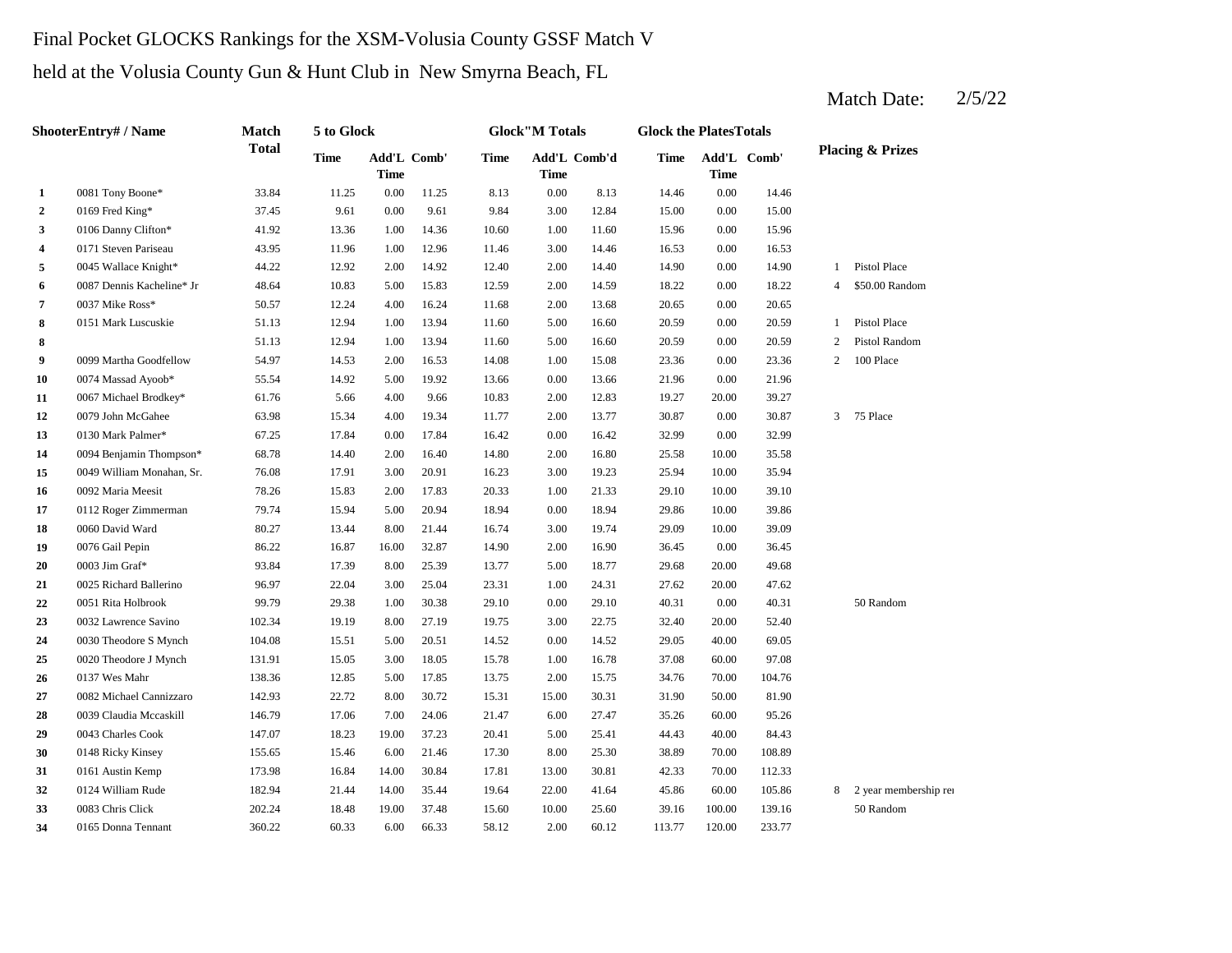# Final Stock MOS Rankings for the XSM-Volusia County GSSF Match V

held at the Volusia County Gun & Hunt Club in New Smyrna Beach, FL

**2** 0172 Steven Pariseau 53.18 15.38 3.00 18.38 14.67 7.00 21.67 13.13 **3** 3.00 16.38 Dennis Kacheline\* Jr 54.91 15.46 5.00 20.46 13.38 3.00 16.38 18.07 0.00 **4** 0143 Adam Huffman 55.52 18.86 3.00 21.86 17.17 0.00 17.17 16.49 0.00 16.49 **5** 0046 Wallace Knight\* **57.38** 20.40 4.00 24.40 15.66 2.00 17.66 15.32 0.00 **6** 0035 Ted Lee 58.36 19.42 1.00 20.42 16.53 5.00 21.53 16.41 **7** 0111 Gary Gallion\* 59.87 21.24 2.00 23.24 15.68 3.00 18.68 17.95 0.00 **8** 6070 Austin Tinkley 62.25 19.98 4.00 23.98 16.10 6.00 22.10 16.17 0.00 16.17 **9** 0012 Filmer Castaneda 63.18 15.33 2.00 17.33 13.29 17.00 30.29 15.56 0.00 **10** 0.00 16.04 0109 Judith Gallion\* 63.92 24.17 5.00 29.17 18.71 18.71 0.00 16.04 **11** 0004 Jim Graf\* **11 11 12.89 12.89 12.89 12.89 12.80 12.80 12.80 12.85 12** 0156 Anthony Barbato 74.21 15.95 14.00 29.95 17.29 2.00 19.29 24.97 **13** 2.00 23.76 0154 Pete Smith 77.10 25.00 5.00 30.00 21.34 23.34 **14** 5.00 20.64 **15** 0.00 24.31 0041 Claudia Mccaskill 79.37 25.47 6.00 31.47 23.59 23.59 0.00 24.31 **16** 0158 Edwin Rios 81.67 31.85 1.00 32.85 27.64 1.00 28.64 20.18 **17** 0064 Gregg Williams 84.70 27.52 6.00 33.52 24.41 4.00 28.41 22.77 **18** 0050 William Monahan, Sr. 87.88 24.74 5.00 29.74 20.29 12.00 32.29 25.85 0.00 **19** 0091 Gilbert Lopez **94.59** 34.20 0.00 34.20 27.11 1.00 28.11 32.28 0.00 32.28 **20** 0014 Jesse Macdonald 96.89 24.50 14.00 38.50 22.23 13.00 35.23 23.16 **21** 12.00 21.25 0120 Alexis Hermosa 98.86 32.41 6.00 38.41 27.20 39.20 **22** 0.00 25.92 0150 Juan Vasquez 102.31 29.59 26.00 55.59 20.80 20.80 0.00 **23**  $\frac{107.51}{27.51}$   $\frac{107.02}{27.51}$   $\frac{107.02}{27.51}$   $\frac{36.80}{27.51}$   $\frac{9.00}{27.51}$   $\frac{27.51}{27.51}$   $\frac{0.00}{27.51}$   $\frac{27.51}{27.51}$ **24** 8.00 33.55 0005 Ronald Jacobs 111.21 29.98 11.00 40.98 28.68 **25** 6.00 45.06 0105 Bob Knight 113.22 30.74 4.00 34.74 **26** 0133 Joseph McClung 114.59 29.15 12.00 41.15 27.07 19.00 46.07 27.37 **27** 0147 Dana Shultz 122.81 37.14 14.00 51.14 30.32 9.00 39.32 32.35 **28** 3.00 35.96 30.58 0.00 **29** 0022 Todd Mahovlich 125.36 25.84 8.00 33.84 25.44 6.00 31.44 40.08 20.00 60.08 **30** 0016 Suzie Macdonald 126.43 36.87 22.00 58.87 35.53 4.00 39.53 28.03 **31** 0021 Richard Arehart 134.61 49.22 9.00 58.22 43.76 1.00 44.76 31.63 **32** 0118 Rodney Adams 138.75 44.21 15.00 59.21 34.59 2.00 36.59 42.95 0.00 **33** 0135 Eddie Keaton 141.64 40.03 23.00 63.03 30.09 4.00 34.09 44.52 0.00 44.52 **34** 12.00 62.77 0026 Charles Elkins 189.09 53.00 10.00 63.00 41.32 **35** 8.00 56 Mark Shafer 192.56 25.77 20.00 45.77 30.48 8.00 38.48 48.31 60.00 108.31 53.32 10.00 72.77 42.95 0.00 31.63 39.53 0.00 28.03 30.58 0.00 32.35 46.07 0.00 27.37 27.42 33.42 0.00 45.06 36.68 33.55 0.00 33.55 7 2 year membership ren 25.92 0.00 21.25 35.23 0.00 23.16 25.85 0.00 22.77 28.64 0.00 20.18 20.64 0.00 23.76 0164 John Hurd 77.62 25.07 6.00 31.07 20.91 25.91 0.00 0.00 24.97 50 Random 19.80 20.85 0.00 20.85 0004 Jim Graf\* 2.89 30.24 2.00 32.24 19.80 15.56 3 75 Place 17.95 2 100 Place 15.32 0035 Ted Lee 58.36 19.42 1.00 20.42 16.53 5.00 21.53 16.41 0.00 16.41 1 Pistol Place 18.07 0.00 13.13 12.88 1 100 Place 18.09 14.38 0.00 14.38 12.88 0.00 **Add'L Comb'd Time Add'L Time Time** Add'L Comb' **1** 0107 Danny Clifton\* 45.35 18.09 0.00 **ShooterEntry# / Name Match Total 5 to Glock Time Glock"M Totals Glock the PlatesTotals Placing & Prizes Time Add'L Time Comb' Time**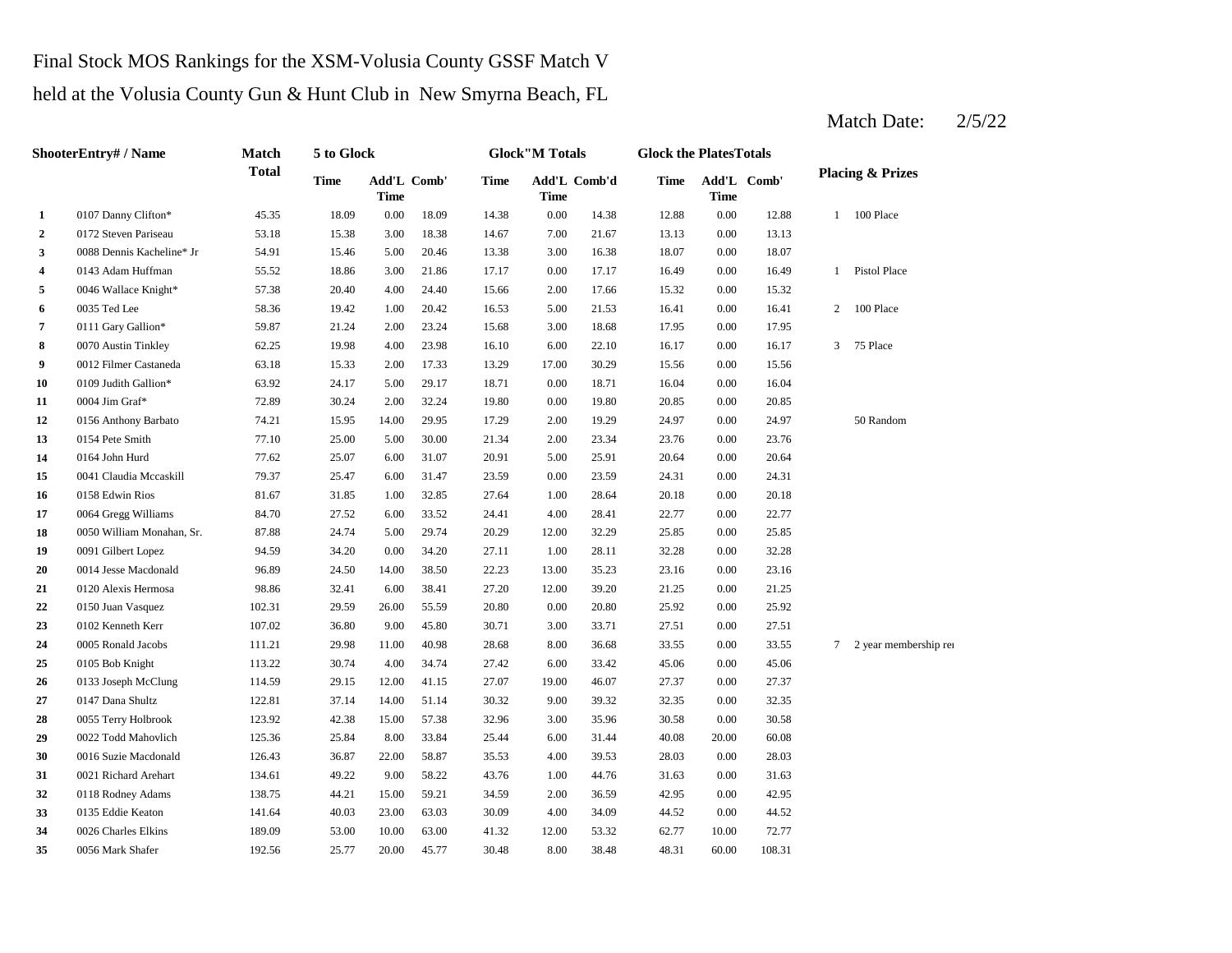|    | <b>ShooterEntry#/Name</b> | <b>Match</b> | 5 to Glock  |                            |       |             | <b>Glock</b> "M Totals |              | <b>Glock the Plates Totals</b> |               |       |                             |
|----|---------------------------|--------------|-------------|----------------------------|-------|-------------|------------------------|--------------|--------------------------------|---------------|-------|-----------------------------|
|    |                           | Total        | <b>Time</b> | Add'L Comb'<br><b>Time</b> |       | <b>Time</b> | Time                   | Add'L Comb'd | Time                           | Add'L<br>Time | Comb' | <b>Placing &amp; Prizes</b> |
| 36 | 0063 Steven Hill          | 197.64       | 29.70       | 46.00                      | 75.70 | 28.97       | 42.00                  | 70.97        | 40.97                          | 10.00         | 50.97 |                             |
| 37 | 0126 Robert Carvalho      | 210.49       | 50.35       | 9.00                       | 59.35 | 66.02       | 18.00                  | 84.02        | 67.12                          | 0.00          | 67.12 | 50 Random                   |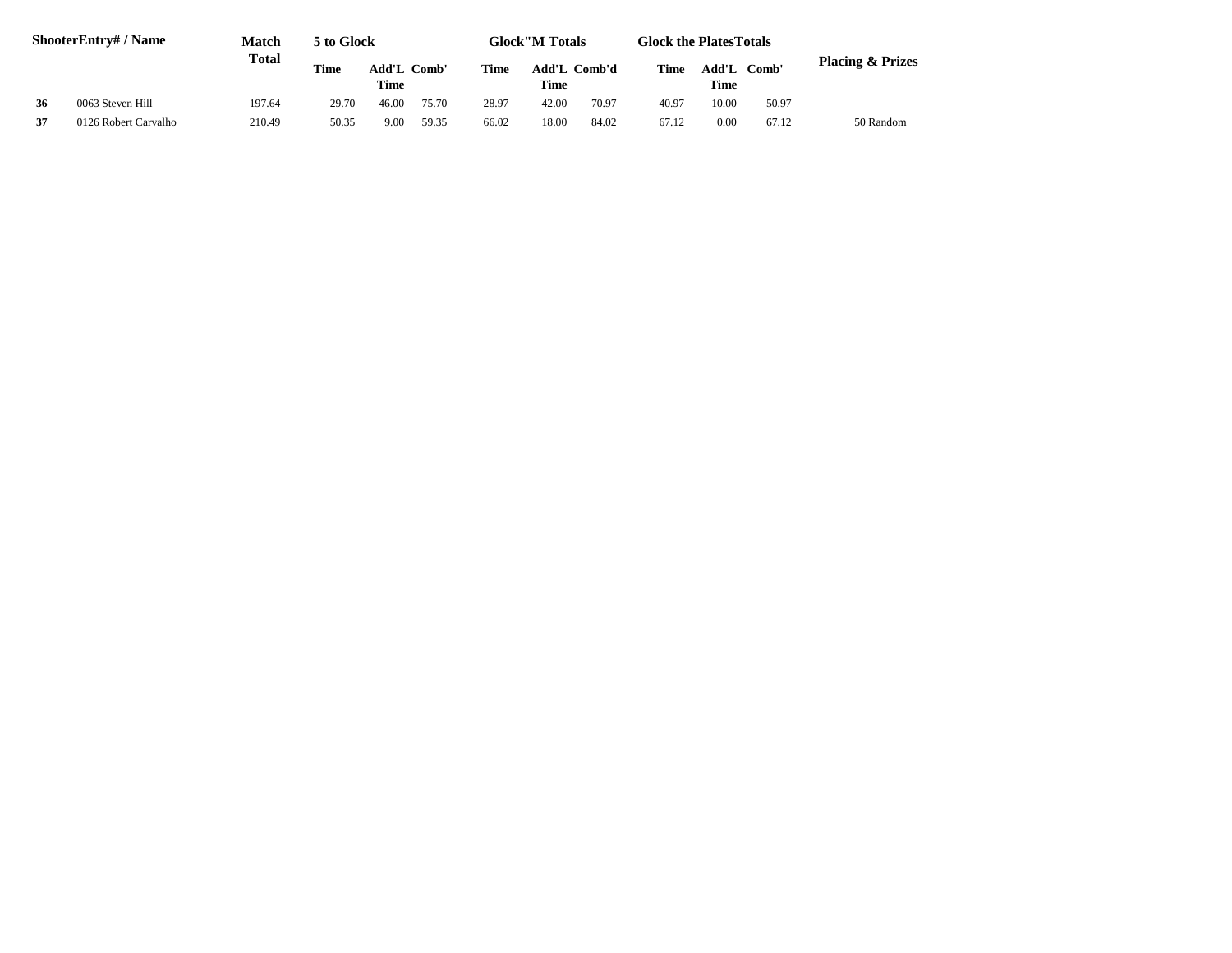**Final Team Rankings for the XSM-Volusia County GSSF Match V**

#### **held at the Volusia County Gun & Hunt Club in New Smyrna Beach, FL**

| <b>Glock Girls Division</b> |        |                  |                                          |
|-----------------------------|--------|------------------|------------------------------------------|
| <b>Standing</b>             | Score  | <b>Team Name</b> | <b>Team Members</b>                      |
|                             | 302.09 | VTA Apex         | Julia Bales, Maria Meesit, Rita Holbrook |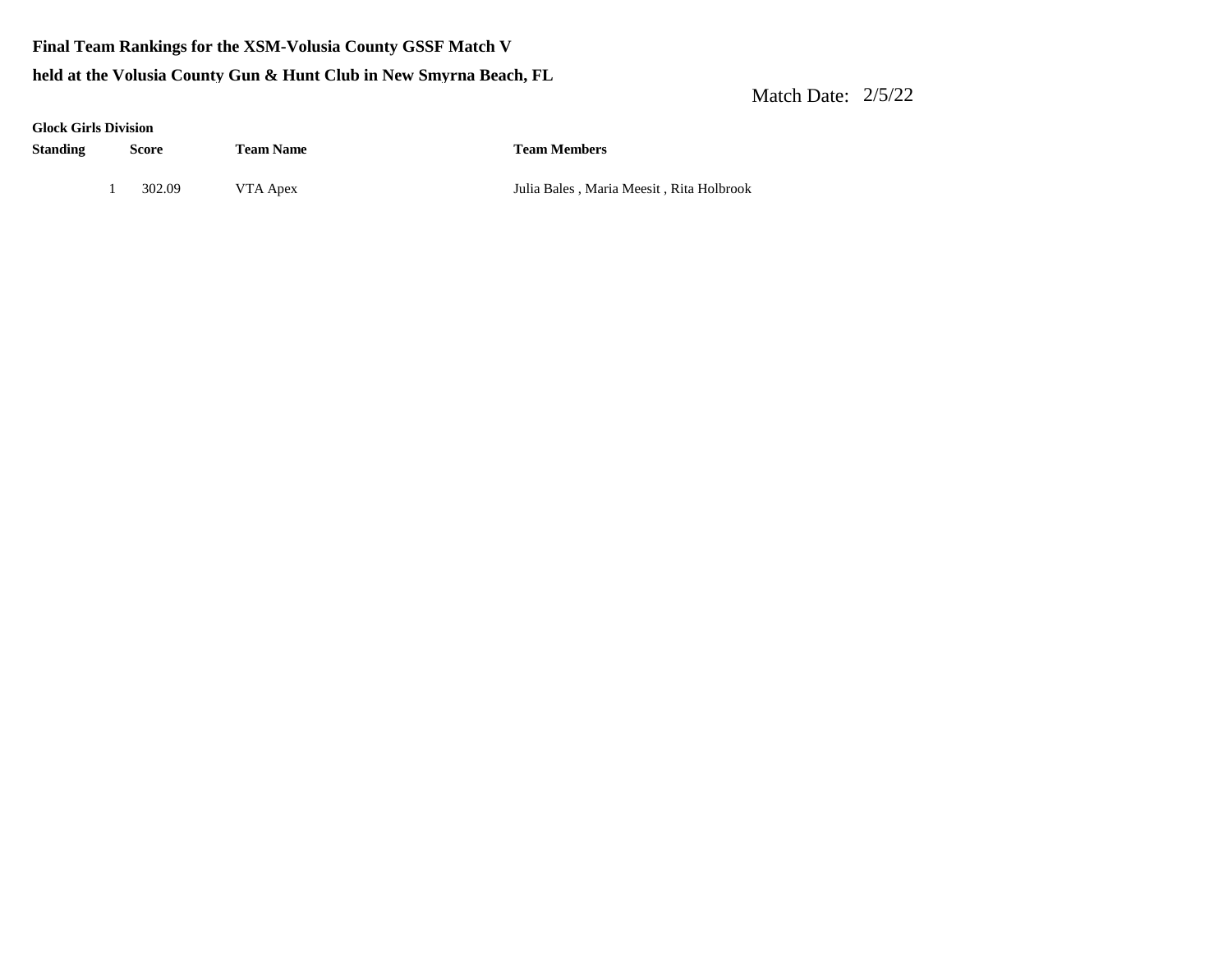**The following scores have not been included in the above results due to administrative issues or scoring errors Please call the GSSF office (770) 437-4718 as soon as possible for further clarification. Thank you.**

**Shooters who did not finish the match...**

#### **Shooters who did not show**

- 0027 1 0027 Jordan Hughes Jr
- 0117 2 0117 Kyle McManus
- 3 0001 **3** Sydney Chipchase

**Page 9 of 9 2/18/2022 12:28:32 PM New Smyrna Beach, FL**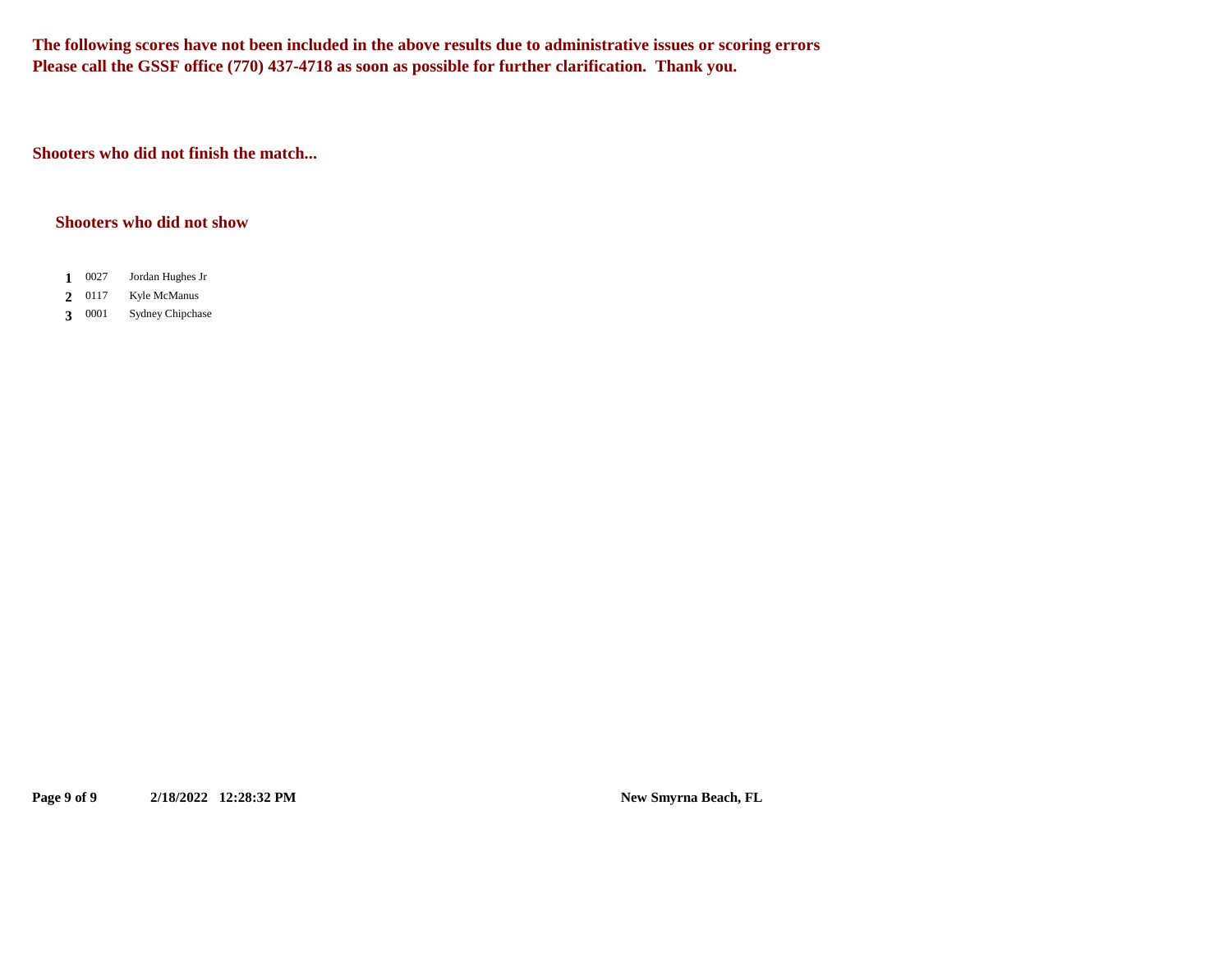### Final Civilian Rankings for the Volusia County GSSF Match V

# held at the Volusia County Gun & Hunt Club in New Smyrna Beach, FL

|                | ShooterEntry# / Name     | Match        | 5 to Glock |                            |       | Glock"M |                      |       | <b>Glock the PlatesTotals</b> |             |             |   |                             |                            |
|----------------|--------------------------|--------------|------------|----------------------------|-------|---------|----------------------|-------|-------------------------------|-------------|-------------|---|-----------------------------|----------------------------|
|                |                          | <b>Total</b> | Time       | Add'L Comb'<br><b>Time</b> |       | Time    | Add'L Comb'd<br>Time |       | Time                          | <b>Time</b> | Add'L Comb' |   | <b>Placing &amp; Prizes</b> | <b>Categories</b>          |
| 1              | 0351 Nic Rodriguez       | 54.38        | 18.85      | 4.00                       | 22.85 | 14.69   | 2.00                 | 16.69 | 14.84                         | 0.00        | 14.84       |   | 1 Pistol Place              |                            |
| $\overline{2}$ | 0241 Kevin Hawn          | 65.19        | 20.26      | 5.00                       | 25.26 | 14.74   | 8.00                 | 22.74 | 17.19                         | 0.00        | 17.19       | 2 | 100 Place                   |                            |
| 3              | 0279 Tony Mullins II     | 68.73        | 20.40      | 12.00                      | 32.40 | 18.83   | 2.00                 | 20.83 | 15.50                         | 0.00        | 15.50       | 3 | 75 Place                    |                            |
| 4              | 0183 Austin Tinkley      | 68.78        | 18.39      | 13.00                      | 31.39 | 15.77   | 3.00                 | 18.77 | 18.62                         | 0.00        | 18.62       |   |                             |                            |
| 5              | 0179 Rick Steinberger    | 69.81        | 24.81      | 4.00                       | 28.81 | 22.18   | 0.00                 | 22.18 | 18.82                         | 0.00        | 18.82       |   | 75 Super Senior             | Super Senior               |
| 6              | 0108 Diego Reyna         | 71.34        | 28.72      | 0.00                       | 28.72 | 24.97   | 0.00                 | 24.97 | 17.65                         | 0.00        | 17.65       |   |                             |                            |
| 7              | 0138 Charles Williams    | 73.37        | 19.29      | 11.00                      | 30.29 | 16.55   | 9.00                 | 25.55 | 17.53                         | 0.00        | 17.53       |   | 75 Senior                   | Senior                     |
| 8              | 0208 Chris Click         | 76.21        | 28.68      | 5.00                       | 33.68 | 21.42   | 1.00                 | 22.42 | 20.11                         | 0.00        | 20.11       |   | 50 Random                   |                            |
| 9              | 0248 Martha Goodfellow   | 76.48        | 25.60      | 5.00                       | 30.60 | 24.46   | 0.00                 | 24.46 | 21.42                         | 0.00        | 21.42       |   | 75 Adult Female             | Adult Female, Super Senior |
| 10             | 0068 Stacey Jordan       | 77.45        | 26.75      | 5.00                       | 31.75 | 21.09   | 4.00                 | 25.09 | 20.61                         | 0.00        | 20.61       |   |                             |                            |
| 11             | 0224 Sebastian Yoder     | 77.47        | 23.74      | 4.00                       | 27.74 | 19.62   | 6.00                 | 25.62 | 24.11                         | 0.00        | 24.11       |   |                             |                            |
| 12             | 0155 Richard Pennington  | 81.30        | 21.10      | 11.00                      | 32.10 | 19.21   | 5.00                 | 24.21 | 24.99                         | 0.00        | 24.99       |   |                             | Senior                     |
| 13             | 0071 Ted Lee             | 83.46        | 23.43      | 9.00                       | 32.43 | 22.27   | 6.00                 | 28.27 | 22.76                         | 0.00        | 22.76       |   | 2 year membership ren       | Senior                     |
| 14             | 0225 Robert Carbonell Jr | 84.29        | 31.00      | 3.00                       | 34.00 | 20.00   | 5.00                 | 25.00 | 25.29                         | 0.00        | 25.29       |   |                             | Senior                     |
| 15             | 0178 Briton Nguyen       | 84.41        | 26.81      | 5.00                       | 31.81 | 26.78   | 1.00                 | 27.78 | 24.82                         | 0.00        | 24.82       |   |                             |                            |
| 16             | 0051 William Myers       | 84.73        | 21.09      | 7.00                       | 28.09 | 21.15   | 3.00                 | 24.15 | 32.49                         | 0.00        | 32.49       |   |                             | Super Senior               |
| 17             | 0308 Kyle Thompson       | 85.10        | 29.35      | 3.00                       | 32.35 | 26.04   | 2.00                 | 28.04 | 24.71                         | 0.00        | 24.71       |   |                             |                            |
| 18             | 0244 Michael Parrish     | 85.22        | 23.18      | 9.00                       | 32.18 | 22.33   | 3.00                 | 25.33 | 27.71                         | 0.00        | 27.71       |   |                             | Super Senior               |
| 19             | 0175 Steven Hutton       | 87.61        | 26.93      | 8.00                       | 34.93 | 21.23   | 2.00                 | 23.23 | 29.45                         | 0.00        | 29.45       |   |                             | Senior                     |
| 20             | 0084 John Sia            | 90.25        | 20.93      | 13.00                      | 33.93 | 21.95   | 10.00                | 31.95 | 24.37                         | 0.00        | 24.37       |   |                             |                            |
| 21             | 0157 David Ward          | 90.50        | 20.22      | 7.00                       | 27.22 | 19.68   | 5.00                 | 24.68 | 38.60                         | 0.00        | 38.60       |   | 2 year membership ren       | Super Senior               |
| 22             | 0096 Claudia Mccaskill   | 90.71        | 25.25      | 8.00                       | 33.25 | 23.05   | 2.00                 | 25.05 | 32.41                         | 0.00        | 32.41       |   |                             | <b>Adult Female</b>        |
| 23             | 0212 Chris Huss          | 91.90        | 28.44      | 10.00                      | 38.44 | 24.28   | 4.00                 | 28.28 | 25.18                         | 0.00        | 25.18       |   |                             |                            |
| 24             | 0193 Gail Pepin          | 93.02        | 30.59      | 1.00                       | 31.59 | 29.30   | 2.00                 | 31.30 | 30.13                         | 0.00        | 30.13       |   |                             | Adult Female, Super Senior |
| 25             | 0335 Joseph Piazza       | 93.57        | 38.09      | 3.00                       | 41.09 | 28.77   | 5.00                 | 33.77 | 18.71                         | 0.00        | 18.71       |   | 50 Random                   | Super Senior               |
| 26             | 0086 Timothy Sturgeon Sr | 95.42        | 17.45      | 20.00                      | 37.45 | 21.80   | 11.00                | 32.80 | 25.17                         | 0.00        | 25.17       |   |                             |                            |
| 27             | 0194 John McGahee        | 95.49        | 22.22      | 11.00                      | 33.22 | 17.66   | 3.00                 | 20.66 | 31.61                         | 10.00       | 41.61       |   |                             | Senior                     |
| 28             | 0217 Joshua Potter       | 96.03        | 29.06      | 7.00                       | 36.06 | 25.43   | 2.00                 | 27.43 | 32.54                         | 0.00        | 32.54       |   |                             |                            |
| 29             | 0233 Maria Meesit        | 96.39        | 32.12      | 8.00                       | 40.12 | 23.62   | 1.00                 | 24.62 | 31.65                         | 0.00        | 31.65       |   |                             | Adult Female, Senior       |
| 30             | 0236 Victor Garcia       | 96.61        | 23.10      | 18.00                      | 41.10 | 24.19   | 5.00                 | 29.19 | 26.32                         | 0.00        | 26.32       |   |                             |                            |
| 31             | 0173 Julia Bales         | 98.70        | 28.93      | 5.00                       | 33.93 | 24.84   | 6.00                 | 30.84 | 33.93                         | 0.00        | 33.93       |   |                             | Adult Female, Super Senior |
| 32             | 0204 Michael Cannizzaro  | 99.93        | 26.96      | 18.00                      | 44.96 | 22.86   | 6.00                 | 28.86 | 26.11                         | 0.00        | 26.11       |   |                             |                            |
| 33             | 0210 Mark Fricton        | 100.31       | 31.18      | 2.00                       | 33.18 | 28.40   | 5.00                 | 33.40 | 33.73                         | 0.00        | 33.73       |   |                             |                            |
| 34             | 0082 Lawrence Savino     | 100.38       | 28.09      | 16.00                      | 44.09 | 22.13   | 2.00                 | 24.13 | 32.16                         | 0.00        | 32.16       |   |                             | Senior                     |
| 35             | 0271 Roger Zimmerman     | 101.25       | 25.43      | 11.00                      | 36.43 | 25.06   | 5.00                 | 30.06 | 34.76                         | 0.00        | 34.76       |   | 2 year membership ren       | Super Senior               |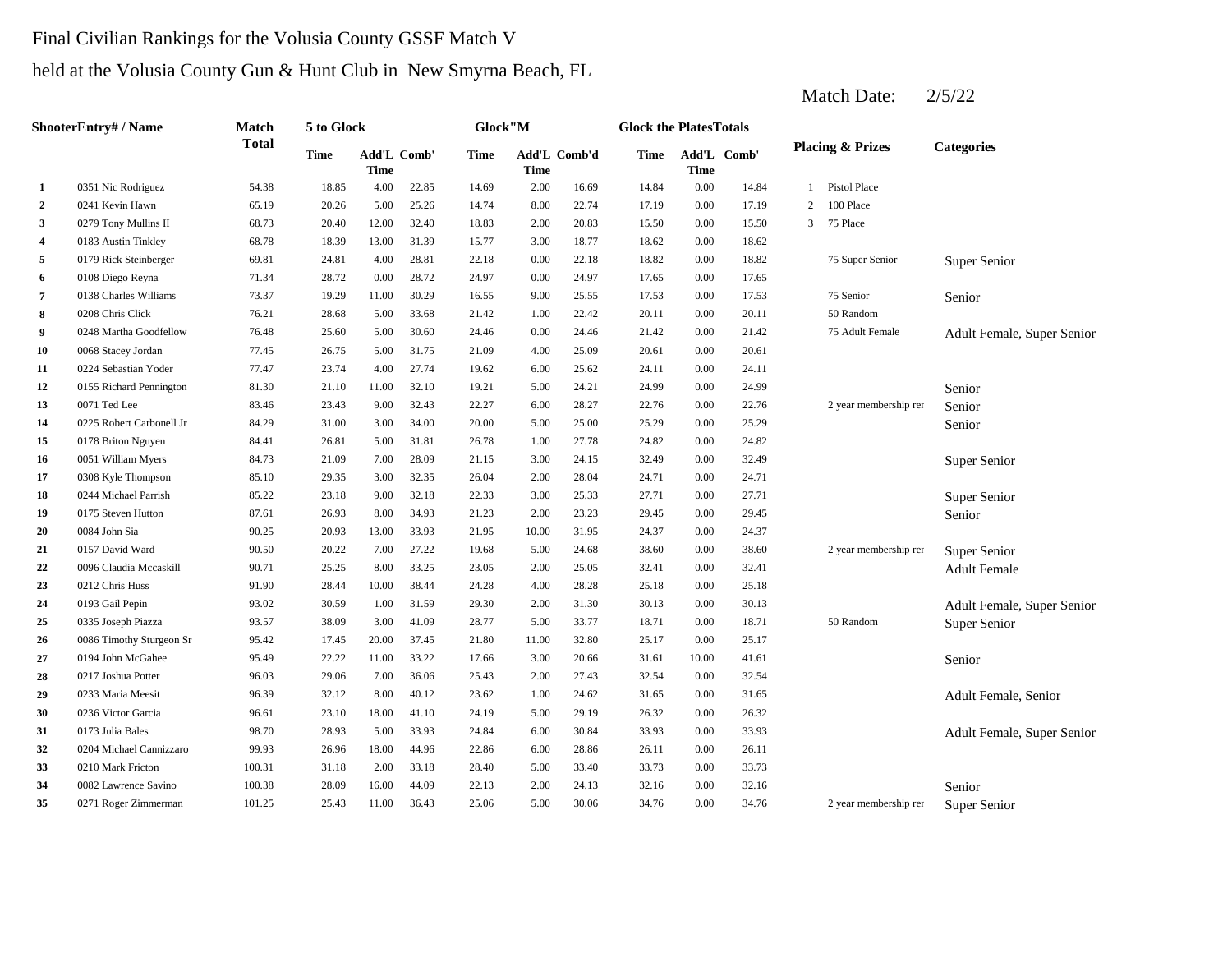|    | <b>ShooterEntry#/Name</b> | <b>Match</b> | 5 to Glock |                                   |       | Glock"M |                      |       | <b>Glock the PlatesTotals</b> |             |             |                             |                            |
|----|---------------------------|--------------|------------|-----------------------------------|-------|---------|----------------------|-------|-------------------------------|-------------|-------------|-----------------------------|----------------------------|
|    |                           | Total        | Time       | <b>Add'L Comb'</b><br><b>Time</b> |       | Time    | Add'L Comb'd<br>Time |       | Time                          | <b>Time</b> | Add'L Comb' | <b>Placing &amp; Prizes</b> | <b>Categories</b>          |
| 36 | 0341 Hayden Olive         | 102.01       | 23.09      | 6.00                              | 29.09 | 20.43   | 16.00                | 36.43 | 26.49                         | 10.00       | 36.49       |                             |                            |
| 37 | 0343 Gregory Villafane    | 102.51       | 33.46      | 6.00                              | 39.46 | 29.87   | 6.00                 | 35.87 | 27.18                         | 0.00        | 27.18       |                             |                            |
| 38 | 0315 Robert Harrigan      | 103.41       | 25.55      | 8.00                              | 33.55 | 21.04   | 8.00                 | 29.04 | 30.82                         | 10.00       | 40.82       |                             |                            |
| 39 | 0063 Richard Ballerino    | 105.48       | 37.28      | 8.00                              | 45.28 | 25.67   | 6.00                 | 31.67 | 28.53                         | 0.00        | 28.53       |                             | Super Senior               |
| 40 | 0032 Ken Hill             | 105.80       | 26.87      | 15.00                             | 41.87 | 25.59   | 5.00                 | 30.59 | 33.34                         | 0.00        | 33.34       |                             | Super Senior               |
| 41 | 0170 Gilbert Lopez        | 105.84       | 35.23      | 2.00                              | 37.23 | 24.43   | 3.00                 | 27.43 | 41.18                         | 0.00        | 41.18       |                             | Super Senior               |
| 42 | 0067 Robert Hurd          | 107.47       | 30.60      | 10.00                             | 40.60 | 26.79   | 5.00                 | 31.79 | 35.08                         | 0.00        | 35.08       |                             | Super Senior               |
| 43 | 0231 Anthony Sweeney-kohl | 107.54       | 25.34      | 15.00                             | 40.34 | 21.56   | 12.00                | 33.56 | 33.64                         | 0.00        | 33.64       |                             | Senior                     |
| 44 | 0143 Phillip Large        | 108.26       | 26.05      | 13.00                             | 39.05 | 22.67   | 4.00                 | 26.67 | 42.54                         | 0.00        | 42.54       | 2 year membership ren       |                            |
| 45 | 0043 Suzie Macdonald      | 111.20       | 31.50      | 6.00                              | 37.50 | 26.48   | 8.00                 | 34.48 | 39.22                         | 0.00        | 39.22       |                             | <b>Adult Female</b>        |
| 46 | 0034 Nicholas Hisey       | 111.22       | 32.42      | 10.00                             | 42.42 | 30.17   | 7.00                 | 37.17 | 31.63                         | 0.00        | 31.63       |                             |                            |
| 47 | 0381 Austin Kemp          | 112.03       | 26.66      | 14.00                             | 40.66 | 18.89   | 8.00                 | 26.89 | 44.48                         | 0.00        | 44.48       | 75 Junior Male              | Junior Male                |
| 48 | 0081 Robert Rodriguez     | 112.27       | 15.93      | 45.00                             | 60.93 | 16.38   | 11.00                | 27.38 | 23.96                         | 0.00        | 23.96       |                             | Senior                     |
| 49 | 0246 Donald Goodfellow    | 113.71       | 38.99      | 4.00                              | 42.99 | 32.67   | 3.00                 | 35.67 | 35.05                         | 0.00        | 35.05       |                             | Super Senior               |
| 50 | 0120 Rita Holbrook        | 114.50       | 37.30      | 9.00                              | 46.30 | 31.46   | 2.00                 | 33.46 | 34.74                         | 0.00        | 34.74       |                             | Adult Female, Super Senior |
| 51 | 0202 David O'Neal         | 116.12       | 25.76      | 16.00                             | 41.76 | 21.29   | 20.00                | 41.29 | 33.07                         | 0.00        | 33.07       |                             | Senior                     |
| 52 | 0274 Alexander Zimmerman  | 119.64       | 22.96      | 13.00                             | 35.96 | 23.34   | 15.00                | 38.34 | 35.34                         | 10.00       | 45.34       |                             |                            |
| 53 | 0041 Jesse Macdonald      | 120.05       | 22.18      | 20.00                             | 42.18 | 22.26   | 19.00                | 41.26 | 36.61                         | 0.00        | 36.61       |                             | Senior                     |
| 54 | 0245 Jaiylen Curry        | 120.34       | 30.64      | 6.00                              | 36.64 | 29.08   | 5.00                 | 34.08 | 29.62                         | 20.00       | 49.62       |                             |                            |
| 55 | 0014 Ronald Jacobs        | 121.02       | 29.08      | 9.00                              | 38.08 | 23.67   | 31.00                | 54.67 | 28.27                         | 0.00        | 28.27       |                             | Super Senior               |
| 56 | 0396 Steve Tennant        | 121.47       | 35.34      | 1.00                              | 36.34 | 40.92   | 16.00                | 56.92 | 28.21                         | 0.00        | 28.21       |                             | Senior                     |
| 57 | 0021 Mansoor Sabree       | 122.40       | 27.12      | 14.00                             | 41.12 | 27.19   | 14.00                | 41.19 | 40.09                         | 0.00        | 40.09       |                             | Super Senior               |
| 58 | 0272 Debbie Zimmerman     | 123.49       | 33.13      | 8.00                              | 41.13 | 32.14   | 4.00                 | 36.14 | 46.22                         | $0.00\,$    | 46.22       |                             | Adult Female, Senior       |
| 59 | 0069 Stephen Kayser       | 124.11       | 25.21      | 16.00                             | 41.21 | 27.42   | 15.00                | 42.42 | 40.48                         | 0.00        | 40.48       |                             | Super Senior               |
| 60 | 0048 Deborah Myers        | 125.76       | 26.40      | 14.00                             | 40.40 | 30.06   | 5.00                 | 35.06 | 40.30                         | 10.00       | 50.30       |                             | Adult Female, Super Senior |
| 61 | 0028 Bryan Brotheridge    | 126.06       | 28.79      | 21.00                             | 49.79 | 33.30   | 3.00                 | 36.30 | 39.97                         | 0.00        | 39.97       | 2 year membership rer       | Senior                     |
| 62 | 0189 John Huss            | 126.68       | 32.54      | 15.00                             | 47.54 | 25.12   | 11.00                | 36.12 | 43.02                         | 0.00        | 43.02       |                             |                            |
| 63 | 0158 Truitt Mallory       | 131.11       | 29.62      | 28.00                             | 57.62 | 26.60   | 4.00                 | 30.60 | 42.89                         | 0.00        | 42.89       |                             | Super Senior               |
| 64 | 0310 Todd McGahee         | 134.18       | 21.43      | 7.00                              | 28.43 | 15.31   | 9.00                 | 24.31 | 21.44                         | 60.00       | 81.44       |                             |                            |
| 65 | 0258 Jeremia Frias        | 135.81       | 23.82      | 21.00                             | 44.82 | 23.20   | 26.00                | 49.20 | 31.79                         | 10.00       | 41.79       |                             |                            |
| 66 | 0325 Eddie Keaton         | 139.98       | 50.97      | 6.00                              | 56.97 | 32.04   | 7.00                 | 39.04 | 43.97                         | 0.00        | 43.97       | 2 year membership ren       | Super Senior               |
| 67 | 0024 Ted Prindle          | 140.26       | 32.41      | 17.00                             | 49.41 | 39.73   | 12.00                | 51.73 | 39.12                         | 0.00        | 39.12       |                             | <b>Super Senior</b>        |
| 68 | 0374 Anthony Barbato      | 145.51       | 18.72      | 26.00                             | 44.72 | 17.55   | 6.00                 | 23.55 | 37.24                         | 40.00       | 77.24       |                             |                            |
| 69 | 0281 Dylon Schoenhut      | 145.66       | 37.67      | 15.00                             | 52.67 | 34.29   | 7.00                 | 41.29 | 41.70                         | 10.00       | 51.70       |                             | <b>Junior Male</b>         |
| 70 | 0171 Gregg Williams       | 148.09       | 23.82      | 18.00                             | 41.82 | 27.82   | 15.00                | 42.82 | 43.45                         | 20.00       | 63.45       |                             |                            |
| 71 | 0154 Steven Hill          | 150.27       | 31.62      | 11.00                             | 42.62 | 28.60   | 3.00                 | 31.60 | 46.05                         | 30.00       | 76.05       |                             |                            |
| 72 | 0188 Jeff Hudlow          | 154.25       | 27.67      | 10.00                             | 37.67 | 23.57   | 8.00                 | 31.57 | 55.01                         | 30.00       | 85.01       |                             | Senior                     |
| 73 | 0364 Ricky Kinsey         | 154.35       | 26.07      | 9.00                              | 35.07 | 19.87   | 11.00                | 30.87 | 48.41                         | 40.00       | 88.41       |                             | Super Senior               |
| 74 | 0037 Robert Carbonell III | 156.20       | 34.56      | 21.00                             | 55.56 | 25.97   | 24.00                | 49.97 | 50.67                         | 0.00        | 50.67       |                             |                            |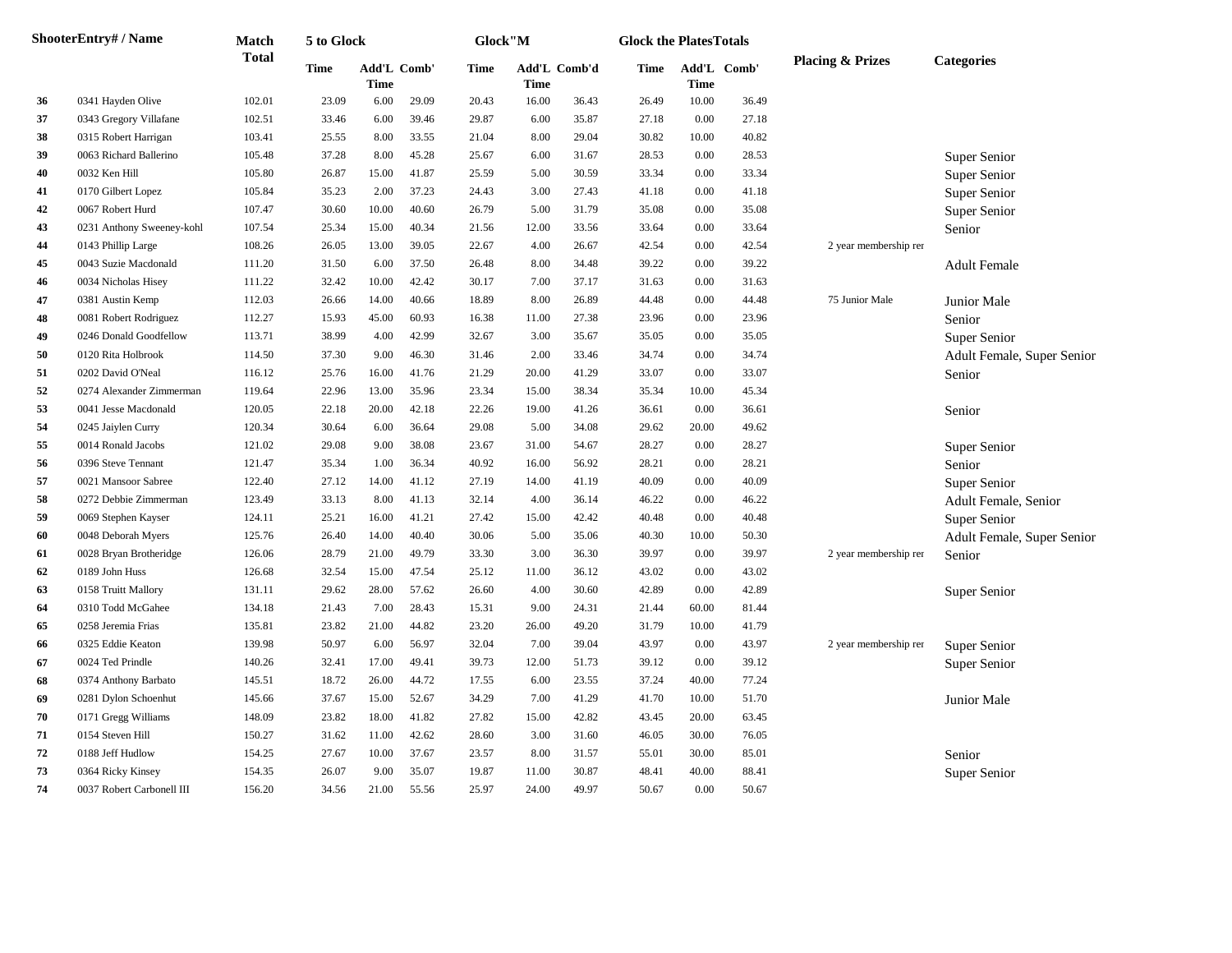|     | ShooterEntry# / Name         | Match        | 5 to Glock |                            |              | Glock"M |             |              | <b>Glock the PlatesTotals</b> |             |             |   |                             |                                        |
|-----|------------------------------|--------------|------------|----------------------------|--------------|---------|-------------|--------------|-------------------------------|-------------|-------------|---|-----------------------------|----------------------------------------|
|     |                              | <b>Total</b> | Time       | Add'L Comb'<br><b>Time</b> |              | Time    | <b>Time</b> | Add'L Comb'd | Time                          | <b>Time</b> | Add'L Comb' |   | <b>Placing &amp; Prizes</b> | <b>Categories</b>                      |
| 75  | 0390 Caleb Wright            | 156.29       | 20.03      | 33.00                      | 53.03        | 18.73   | 19.00       | 37.73        | 35.53                         | 30.00       | 65.53       |   |                             |                                        |
| 76  | 0309 Ivan Aviles Negroni     | 157.38       | 18.60      | 22.00                      | 40.60        | 20.40   | 38.00       | 58.40        | 38.38                         | 20.00       | 58.38       |   |                             |                                        |
| 77  | 0125 Edward Kubacki          | 163.47       | 37.57      | 24.00                      | 61.57        | 28.94   | 14.00       | 42.94        | 38.96                         | 20.00       | 58.96       |   |                             | Super Senior                           |
| 78  | 0257 Jackie Thrasher         | 164.12       | 51.84      | 7.00                       | 58.84        | 47.52   | 7.00        | 54.52        | 50.76                         | 0.00        | 50.76       |   |                             | Super Senior                           |
| 79  | 0100 Charles Cook            | 165.18       | 32.73      | 35.00                      | 67.73        | 27.89   | 34.00       | 61.89        | 35.56                         | 0.00        | 35.56       |   |                             | Super Senior                           |
| 80  | 0394 Chad Faulkenberry       | 167.21       | 26.32      | 19.00                      | 45.32        | 23.24   | 13.00       | 36.24        | 35.65                         | 50.00       | 85.65       |   |                             |                                        |
| 81  | 0228 David Kalman            | 173.08       | 37.49      | 24.00                      | 61.49        | 40.71   | 24.00       | 64.71        | 46.88                         | 0.00        | 46.88       |   |                             |                                        |
| 82  | 0278 Ken Patterson           | 173.66       | 28.24      | 12.00                      | 40.24        | 24.55   | 25.00       | 49.55        | 33.87                         | 50.00       | 83.87       |   |                             |                                        |
| 83  | 0282 Matt Jones              | 174.25       | 23.10      | 37.00                      | 60.10        | 28.32   | 5.00        | 33.32        | 50.83                         | 30.00       | 80.83       |   |                             |                                        |
| 84  | 0111 Martin Reyna            | 174.82       | 79.91      | 16.00                      | 95.91        | 54.36   | 3.00        | 57.36        | 21.55                         | 0.00        | 21.55       |   |                             | Junior Male                            |
| 85  | 0058 Richard Arehart         | 175.04       | 48.03      | 15.00                      | 63.03        | 46.77   | 7.00        | 53.77        | 48.24                         | 10.00       | 58.24       |   |                             | Super Senior                           |
| 86  | 0149 Gerald Zablocky         | 177.11       | 62.18      | 1.00                       | 63.18        | 53.17   | 4.00        | 57.17        | 56.76                         | 0.00        | 56.76       |   |                             | Super Senior                           |
| 87  | 0321 Joseph McClung          | 179.80       | 27.51      | 27.00                      | 54.51        | 26.92   | 19.00       | 45.92        | 39.37                         | 40.00       | 79.37       |   |                             | Super Senior                           |
| 88  | 0169 Vito Carrera            | 185.88       | 43.67      | 18.00                      | 61.67        | 35.18   | 28.00       | 63.18        | 61.03                         | 0.00        | 61.03       |   |                             | Super Senior                           |
| 89  | 0293 Bret Martin             | 192.47       | 34.96      | 29.00                      | 63.96        | 39.01   | 9.00        | 48.01        | 60.50                         | 20.00       | 80.50       |   |                             |                                        |
| 90  | 0220 Jeri-Ann Schleicher     | 196.45       | 48.44      | 21.00                      | 69.44        | 30.82   | 14.00       | 44.82        | 82.19                         | 0.00        | 82.19       |   |                             | <b>Adult Female, Senior</b>            |
| 91  | 0079 David Pawlowski         | 197.42       | 35.94      | 11.00                      | 46.94        | 34.94   | 8.00        | 42.94        | 57.54                         | 50.00       | 107.54      |   |                             | Super Senior                           |
| 92  | 0027 Rodney Adams            | 199.02       | 41.77      | 9.00                       | 50.77        | 34.89   | 0.00        | 34.89        | 73.36                         | 40.00       | 113.36      |   |                             | Senior                                 |
| 93  | 0348 Kimberly Jacobs         | 200.74       | 31.81      | 35.00                      | 66.81        | 29.28   | 15.00       | 44.28        | 59.65                         | 30.00       | 89.65       |   | 75 Challenged               | Adult Female, Challenged               |
| 94  | 0038 Darrell Edwards         | 201.61       | 31.20      | 14.00                      | 45.20        | 32.55   | 33.00       | 65.55        | 50.86                         | 40.00       | 90.86       |   |                             |                                        |
| 95  | 0295 Christine Martin        | 203.54       | 58.32      | 2.00                       | 60.32        | 43.94   | 14.00       | 57.94        | 65.28                         | 20.00       | 85.28       |   |                             | <b>Adult Female</b>                    |
| 96  | 0384 Glenn Phillips          | 210.56       | 43.30      | 29.00                      | 72.30        | 46.41   | 16.00       | 62.41        | 75.85                         | 0.00        | 75.85       |   |                             | Senior                                 |
| 97  | 0268 Roger Merkle            | 210.95       | 27.59      | 11.00                      | 38.59        | 15.58   | 124.00      | 139.58       | 32.78                         | 0.00        | 32.78       |   |                             | Super Senior                           |
| 98  | 0134 Mark Shafer             | 213.60       | 20.23      | 63.00                      | 83.23        | 26.24   | 7.00        | 33.24        | 47.13                         | 50.00       | 97.13       |   |                             |                                        |
| 99  | 0303 Kimberly Blair-Chenowet | 239.20       | 28.09      | 28.00                      | 56.09        | 33.95   | 47.00       | 80.95        | 62.16                         | 40.00       | 102.16      |   |                             | <b>Adult Female, Senior</b>            |
| 100 | 0018 Robert Langston         | 246.29       | 46.81      | 17.00                      | 63.81        | 50.89   | 22.00       | 72.89        | 79.59                         | 30.00       | 109.59      |   |                             | Super Senior                           |
| 101 | 0313 Robert Carvalho         | 267.69       | 67.33      | 20.00                      | 87.33        | 58.40   | 25.00       | 83.40        | 86.96                         | 10.00       | 96.96       |   |                             | Super Senior                           |
| 102 | 0222 Todd Schleicher         | 274.90       | 52.51      | 26.00                      | 78.51        | 43.14   | 17.00       | 60.14        | 106.25                        | 30.00       | 136.25      |   |                             | Senior                                 |
| 103 | 0087 Kayla Wood              | 282.29       | 42.66      | 57.00                      | 99.66        | 41.46   | 20.00       | 61.46        | 101.17                        | 20.00       | 121.17      |   |                             | <b>Adult Female</b>                    |
| 104 | 0299 Ridge Martin            | 290.56       | 49.01      | 70.00                      | 119.01       | 47.23   | 36.00       | 83.23        | 58.32                         | 30.00       | 88.32       |   |                             | Junior Male                            |
| 105 | 0066 Dylan Hawn              | 291.23       | 43.50      | 64.00                      | 107.50       | 30.66   | 25.00       | 55.66        | 58.07                         | 70.00       | 128.07      |   |                             |                                        |
| 106 | 0362 Susan England           | 293.67       | 61.67      | 28.00                      | 89.67        | 61.71   | 38.00       | 99.71        | 74.29                         | 30.00       | 104.29      |   |                             | Adult Female, Challenged, Super Senior |
| 107 | 0388 J. Carlos Lopez         | 297.52       | 43.76      | 21.00                      | 64.76        | 35.40   | 12.00       | 47.40        | 85.36                         | 100.00      | 185.36      |   |                             | Senior                                 |
| 108 | 0359 William Roberts         | 300.07       | 55.67      | 20.00                      | 75.67        | 63.55   | 23.00       | 86.55        | 107.85                        | 30.00       | 137.85      | 4 | Pistol Membership Pro       | Super Senior                           |
| 109 | 0400 Ross Ellberg            | 312.51       | 36.18      | 41.00                      | 77.18        | 43.26   | 25.00       | 68.26        | 117.07                        | 50.00       | 167.07      |   |                             | Senior                                 |
| 110 | 0062 Michelle Acevedo        | 398.32       | 71.23      | 42.00                      | 113.23       | 80.64   | 41.00       | 121.64       | 113.45                        | 50.00       | 163.45      |   |                             | <b>Adult Female</b>                    |
| 111 | 0337 Sarah Piazza            | 417.00       | 64.37      | 27.00                      | 91.37        | 74.06   | 47.00       | 121.06       | 94.57                         | 110.00      | 204.57      |   |                             | <b>Adult Female</b>                    |
| 112 | 0370 Joelle Chidlow          | 418.91       | 96.62      | 32.00                      | 128.62       | 113.60  | 14.00       | 127.60       | 132.69                        | 30.00       | 162.69      |   |                             |                                        |
| 113 | 0104 Robert McNeill          | 422.46       | 61.41      |                            | 80.00 141.41 | 65.38   | 61.00       | 126.38       | 94.67                         | 60.00       | 154.67      |   | 2 year membership rer       | Super Senior                           |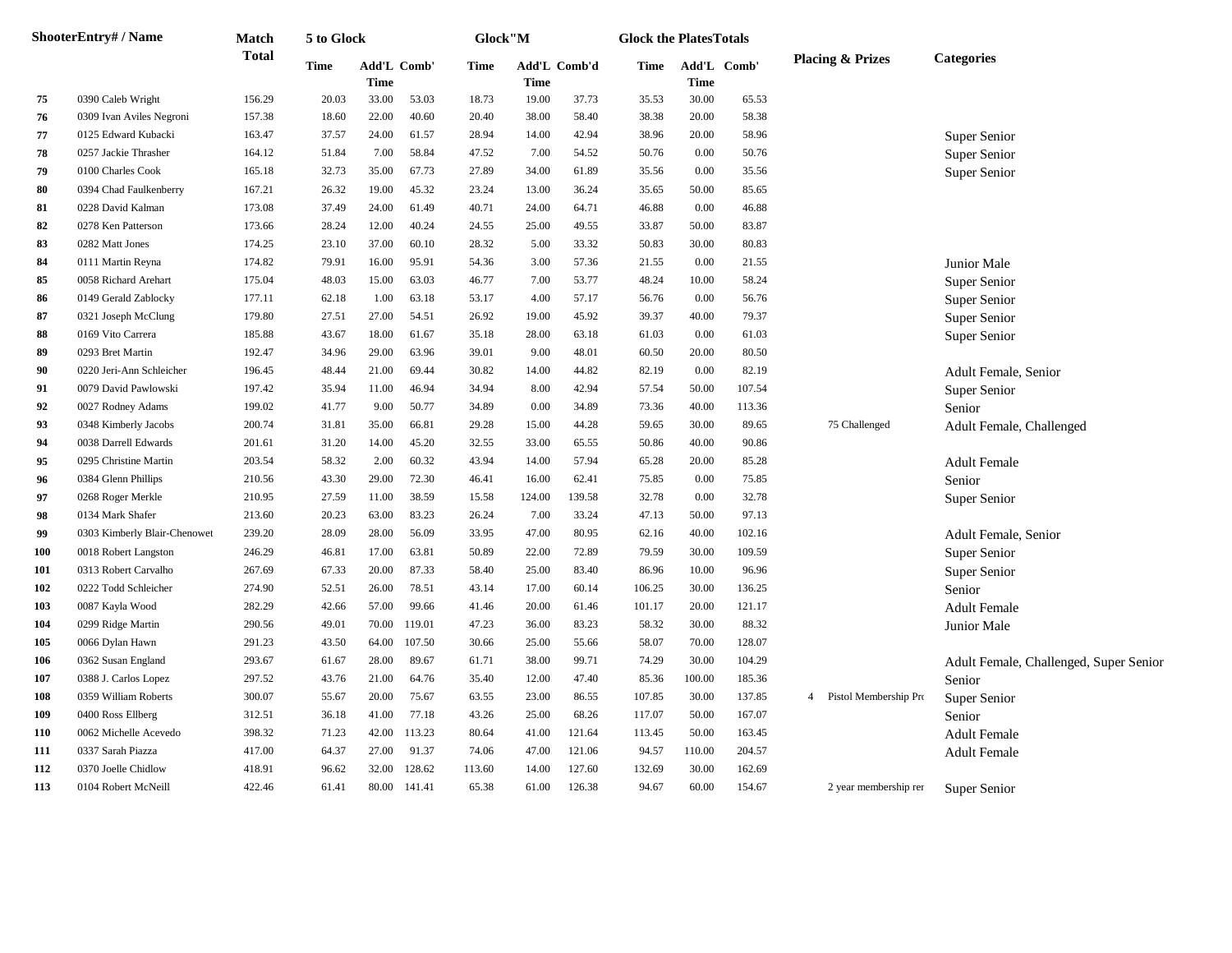|     | <b>ShooterEntry#/Name</b> | <b>Match</b> | 5 to Glock |                            |        | Glock"M |        |              | <b>Glock the Plates Totals</b> |               |        |                             |                            |
|-----|---------------------------|--------------|------------|----------------------------|--------|---------|--------|--------------|--------------------------------|---------------|--------|-----------------------------|----------------------------|
|     |                           | <b>Total</b> | Time       | <b>Add'L Comb'</b><br>Time |        | Time    | Time   | Add'L Comb'd | Time                           | Add'L<br>Time | Comb'  | <b>Placing &amp; Prizes</b> | <b>Categories</b>          |
| 114 | 0305 Orrin Fredericks III | 424.24       | 44.52      | 62.00                      | 106.52 | 52.35   | 89.00  | 141.35       | 56.37                          | 120.00        | 176.37 |                             |                            |
| 115 | 0250 Felix Burgos         | 441.21       | 49.11      | 44.00                      | 93.11  | 46.66   | 39.00  | 85.66        | 122.44                         | 140.00        | 262.44 |                             | Super Senior               |
| 116 | 0016 Abena Kuumba         | 488.22       | 49.88      | 12.00                      | 61.88  | 58.50   | 57.00  | 115.50       | 130.84                         | 180.00        | 310.84 |                             | Adult Female, Super Senior |
| 117 | 0334 Loren Ball           | 495.71       | 40.35      | 123.00                     | 163.35 | 44.42   | 94.00  | 138.42       | 73.94                          | 120.00        | 193.94 |                             |                            |
| 118 | 0379 Jimmy Kemp           | 499.58       | 48.46      | 38.00                      | 86.46  | 50.27   | 45.00  | 95.27        | 117.85                         | 200.00        | 317.85 |                             |                            |
| 119 | 0211 Theresa Fricton      | 538.60       | 47.33      | 117.00                     | 164.33 | 67.54   | 59.00  | 126.54       | 97.73                          | 150.00        | 247.73 |                             | <b>Adult Female</b>        |
| 120 | 0297 Kolby Martin         | 592.82       | 25.29      | 96.00                      | 121.29 | 65.48   | 144.00 | 209.48       | 92.05                          | 170.00        | 262.05 |                             | Junior Male                |
| 121 | 0312 Michael Newman       | 753.79       | 33.13      | 12.00                      | 45.13  | 42.70   | 26.00  | 68.70        | 399.96                         | 240.00        | 639.96 |                             | Super Senior               |
| 122 | 0316 Ty Potter            | 1,045.20     | 299.97     | 300.00                     | 599.97 | 80.61   | 127.00 | 207.61       | 157.62                         | 80.00         | 237.62 |                             | Junior Male                |
| 123 | 0161 Kirk Cianciolo       | 1,298.18     | 26.25      | 62.00                      | 88.25  | 299.97  | 270.00 | 569.97       | 399.96                         | 240.00        | 639.96 |                             | Super Senior               |
| 124 | 0330 David Rockwell       | 1,320.98     | 299.97     | 300.00                     | 599.97 | 299.97  | 270.00 | 569.97       | 71.04                          | 80.00         | 151.04 |                             | Senior                     |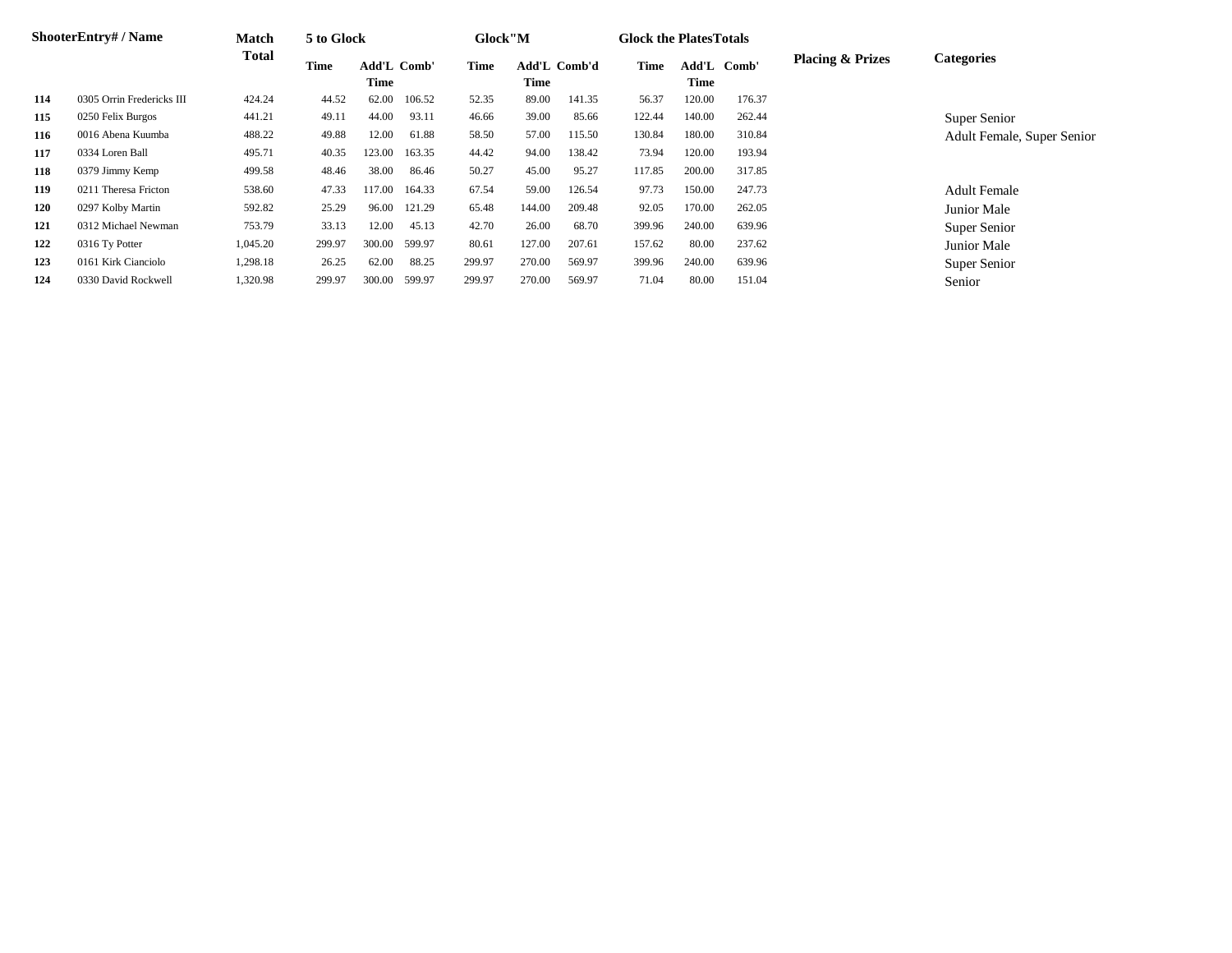### Final Competition Rankings for the Volusia County GSSF Match V

held at the Volusia County Gun & Hunt Club in New Smyrna Beach, FL

|              | ShooterEntry# / Name     | Match        | 5 to Glock  |       |             | Glock"M     |       |              | <b>Glock the PlatesTotals</b> |       |             |                              |
|--------------|--------------------------|--------------|-------------|-------|-------------|-------------|-------|--------------|-------------------------------|-------|-------------|------------------------------|
|              |                          | <b>Total</b> | <b>Time</b> | Time  | Add'L Comb' | <b>Time</b> | Time  | Add'L Comb'd | Time                          | Time  | Add'L Comb' | <b>Placing &amp; Prizes</b>  |
| 1            | 0200 Tony Boone*         | 40.21        | 15.42       | 1.00  | 16.42       | 11.70       | 1.00  | 12.70        | 11.09                         | 0.00  | 11.09       |                              |
| $\mathbf{2}$ | 0130 William Hill*       | 42.95        | 17.65       | 1.00  | 18.65       | 13.68       | 1.00  | 14.68        | 9.62                          | 0.00  | 9.62        | Pistol Place<br>$\mathbf{1}$ |
| 2            |                          | 42.95        | 17.65       | 1.00  | 18.65       | 13.68       | 1.00  | 14.68        | 9.62                          | 0.00  | 9.62        | 50 Random                    |
| 3            | 0255 Gorka Ibanez*       | 43.53        | 14.33       | 2.00  | 16.33       | 9.15        | 8.00  | 17.15        | 10.05                         | 0.00  | 10.05       |                              |
| 4            | 0261 Danny Clifton*      | 46.55        | 14.55       | 4.00  | 18.55       | 11.54       | 4.00  | 15.54        | 12.46                         | 0.00  | 12.46       |                              |
| 5            | 0235 Benjamin Thompson*  | 59.16        | 21.11       | 1.00  | 22.11       | 14.88       | 6.00  | 20.88        | 16.17                         | 0.00  | 16.17       |                              |
| 6            | 0094 Mike Ross*          | 60.48        | 18.38       | 0.00  | 18.38       | 16.72       | 5.00  | 21.72        | 20.38                         | 0.00  | 20.38       |                              |
| 7            | 0318 Mark Palmer*        | 60.82        | 19.54       | 4.00  | 23.54       | 17.00       | 0.00  | 17.00        | 20.28                         | 0.00  | 20.28       |                              |
| 8            | 0354 Mike Collins*       | 61.31        | 18.79       | 7.00  | 25.79       | 16.38       | 2.00  | 18.38        | 17.14                         | 0.00  | 17.14       |                              |
| 9            | 0242 Kevin Hawn          | 67.14        | 16.94       | 9.00  | 25.94       | 14.33       | 12.00 | 26.33        | 14.87                         | 0.00  | 14.87       | Pistol Place<br>$\mathbf{1}$ |
| 10           | 0216 Kevin Kozak*        | 67.38        | 18.39       | 5.00  | 23.39       | 17.05       | 7.00  | 24.05        | 19.94                         | 0.00  | 19.94       |                              |
| 11           | 0286 Kyle McManus        | 67.64        | 18.73       | 10.00 | 28.73       | 17.08       | 1.00  | 18.08        | 20.83                         | 0.00  | 20.83       | $\overline{c}$<br>100 Place  |
| 12           | 0164 Steve Sager*        | 67.80        | 23.83       | 4.00  | 27.83       | 17.59       | 2.00  | 19.59        | 20.38                         | 0.00  | 20.38       |                              |
| 13           | 0197 John McGahee        | 68.31        | 21.49       | 5.00  | 26.49       | 16.81       | 3.00  | 19.81        | 22.01                         | 0.00  | 22.01       | 75 Place<br>3                |
| 14           | 0109 Diego Reyna         | 71.09        | 27.37       | 1.00  | 28.37       | 24.18       | 1.00  | 25.18        | 17.54                         | 0.00  | 17.54       |                              |
| 15           | 0358 Adam Huffman        | 71.23        | 19.63       | 6.00  | 25.63       | 17.05       | 5.00  | 22.05        | 23.55                         | 0.00  | 23.55       |                              |
| 16           | 0311 Todd McGahee        | 71.84        | 20.54       | 8.00  | 28.54       | 17.09       | 6.00  | 23.09        | 20.21                         | 0.00  | 20.21       | 50 Random                    |
| 17           | 0181 Michael Brodkey*    | 73.64        | 15.60       | 10.00 | 25.60       | 15.16       | 5.00  | 20.16        | 17.88                         | 10.00 | 27.88       |                              |
| 18           | 0237 Victor Garcia       | 75.72        | 19.64       | 8.00  | 27.64       | 19.67       | 5.00  | 24.67        | 23.41                         | 0.00  | 23.41       |                              |
| 19           | 0340 Andre Tankovich     | 76.40        | 23.77       | 8.00  | 31.77       | 25.39       | 0.00  | 25.39        | 19.24                         | 0.00  | 19.24       |                              |
| 20           | 0075 Theodore S Mynch    | 77.53        | 21.70       | 8.00  | 29.70       | 17.23       | 11.00 | 28.23        | 19.60                         | 0.00  | 19.60       |                              |
| 21           | 0275 Alexander Zimmerman | 81.53        | 23.44       | 11.00 | 34.44       | 19.58       | 3.00  | 22.58        | 24.51                         | 0.00  | 24.51       |                              |
| 22           | 0090 Herbert Zucker      | 81.64        | 23.18       | 6.00  | 29.18       | 22.14       | 0.00  | 22.14        | 30.32                         | 0.00  | 30.32       |                              |
| 23           | 0387 Lawrence Doerffel   | 81.84        | 24.77       | 7.00  | 31.77       | 21.90       | 3.00  | 24.90        | 25.17                         | 0.00  | 25.17       |                              |
| 24           | 0185 Austin Tinkley      | 82.35        | 18.89       | 16.00 | 34.89       | 14.46       | 12.00 | 26.46        | 21.00                         | 0.00  | 21.00       |                              |
| 25           | 0015 Ronald Jacobs       | 82.76        | 27.94       | 6.00  | 33.94       | 24.20       | 1.00  | 25.20        | 23.62                         | 0.00  | 23.62       |                              |
| 26           | 0203 David O'Neal        | 84.21        | 28.77       | 4.00  | 32.77       | 20.19       | 4.00  | 24.19        | 27.25                         | 0.00  | 27.25       |                              |
| 27           | 0176 Steven Hutton       | 84.33        | 30.04       | 2.00  | 32.04       | 20.89       | 7.00  | 27.89        | 24.40                         | 0.00  | 24.40       |                              |
| 28           | 0302 Robert Chenoweth    | 86.57        | 20.71       | 6.00  | 26.71       | 23.52       | 7.00  | 30.52        | 29.34                         | 0.00  | 29.34       |                              |
| 29           | 0232 Gilbert Lopez       | 86.93        | 32.49       | 2.00  | 34.49       | 25.27       | 3.00  | 28.27        | 24.17                         | 0.00  | 24.17       |                              |
| 30           | 0008 Jim Graf*           | 87.04        | 29.51       | 11.00 | 40.51       | 19.76       | 4.00  | 23.76        | 22.77                         | 0.00  | 22.77       |                              |
| 31           | 0044 Suzie Macdonald     | 87.95        | 28.11       | 4.00  | 32.11       | 25.70       | 4.00  | 29.70        | 26.14                         | 0.00  | 26.14       |                              |
| 32           | 0156 Richard Pennington  | 88.27        | 19.89       | 7.00  | 26.89       | 21.77       | 7.00  | 28.77        | 32.61                         | 0.00  | 32.61       |                              |
| 33           | 0083 Lawrence Savino     | 90.64        | 23.18       | 6.00  | 29.18       | 24.98       | 1.00  | 25.98        | 25.48                         | 10.00 | 35.48       |                              |
| 34           | 0049 Deborah Myers       | 92.58        | 27.16       | 10.00 | 37.16       | 24.08       | 3.00  | 27.08        | 28.34                         | 0.00  | 28.34       | 2 year membership ren        |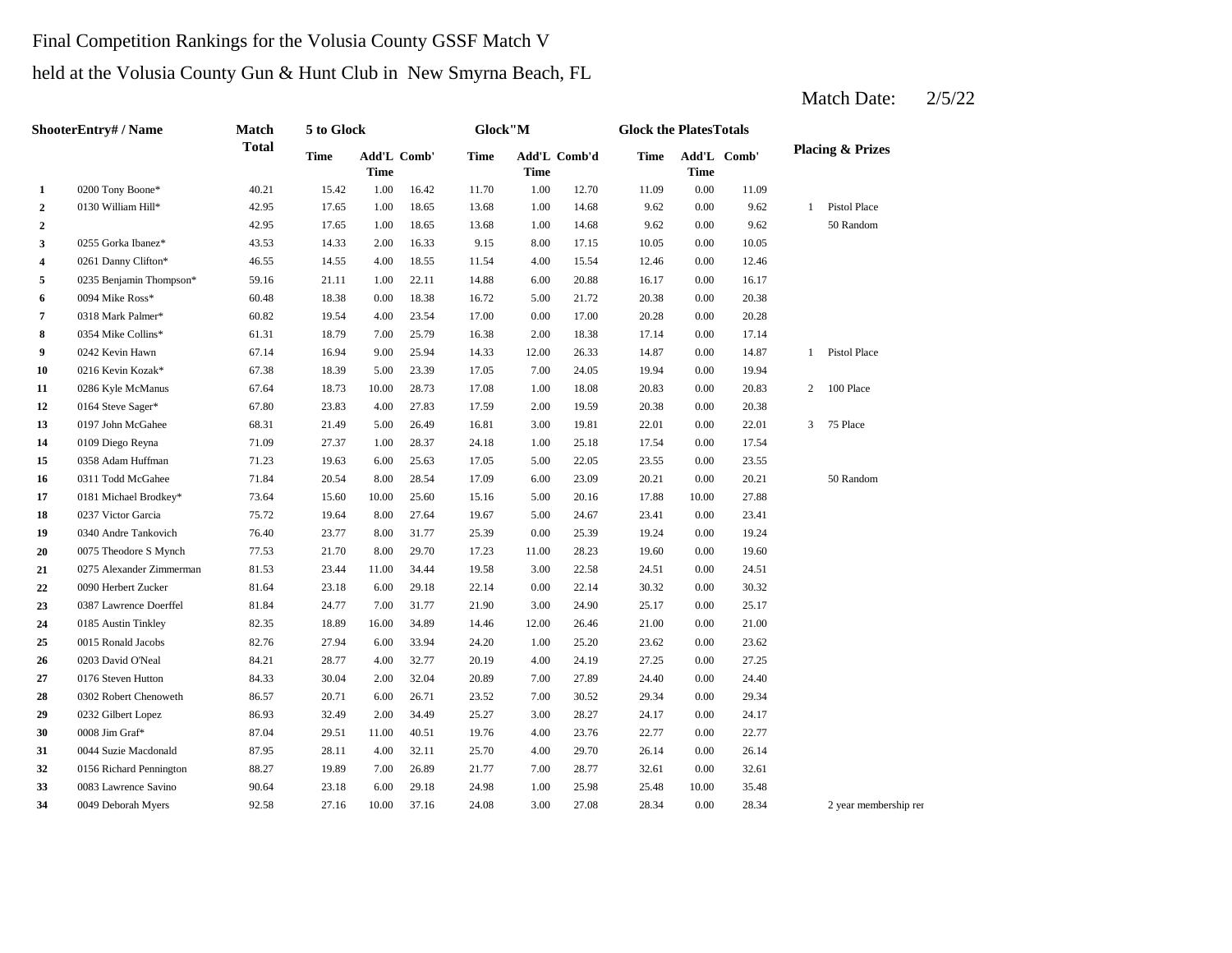|    | <b>ShooterEntry#/Name</b> | <b>Match</b> | 5 to Glock  |                                   |       | Glock"M |       |              | <b>Glock the PlatesTotals</b> |          |             |                             |
|----|---------------------------|--------------|-------------|-----------------------------------|-------|---------|-------|--------------|-------------------------------|----------|-------------|-----------------------------|
|    |                           | <b>Total</b> | <b>Time</b> | <b>Add'L Comb'</b><br><b>Time</b> |       | Time    | Time  | Add'L Comb'd | Time                          | Time     | Add'L Comb' | <b>Placing &amp; Prizes</b> |
| 35 | 0226 Robert Carbonell Jr  | 93.26        | 31.37       | 6.00                              | 37.37 | 22.18   | 6.00  | 28.18        | 27.71                         | 0.00     | 27.71       |                             |
| 36 | 0336 Joseph Piazza        | 93.92        | 36.54       | 1.00                              | 37.54 | 33.41   | 3.00  | 36.41        | 19.97                         | 0.00     | 19.97       |                             |
| 37 | 0234 Maria Meesit         | 94.17        | 28.46       | 8.00                              | 36.46 | 26.30   | 2.00  | 28.30        | 29.41                         | 0.00     | 29.41       |                             |
| 38 | 0342 Hayden Olive         | 95.95        | 25.03       | 13.00                             | 38.03 | 24.28   | 7.00  | 31.28        | 26.64                         | 0.00     | 26.64       |                             |
| 39 | 0097 Claudia Mccaskill    | 96.05        | 23.87       | 15.00                             | 38.87 | 26.23   | 3.00  | 29.23        | 27.95                         | 0.00     | 27.95       |                             |
| 40 | 0213 Chris Huss           | 96.07        | 27.48       | 7.00                              | 34.48 | 21.35   | 9.00  | 30.35        | 31.24                         | $0.00\,$ | 31.24       |                             |
| 41 | 0243 Nathanael Young      | 96.37        | 18.92       | 15.00                             | 33.92 | 15.45   | 22.00 | 37.45        | 25.00                         | $0.00\,$ | 25.00       |                             |
| 42 | 0052 William Myers        | 97.22        | 22.00       | 12.00                             | 34.00 | 23.36   | 5.00  | 28.36        | 34.86                         | 0.00     | 34.86       |                             |
| 43 | 0174 Julia Bales          | 97.97        | 27.71       | 3.00                              | 30.71 | 25.58   | 14.00 | 39.58        | 27.68                         | 0.00     | 27.68       |                             |
| 44 | 0229 Michael Reyes        | 98.03        | 25.98       | 14.00                             | 39.98 | 23.13   | 6.00  | 29.13        | 28.92                         | 0.00     | 28.92       |                             |
| 45 | 0219 Joshua Potter        | 102.54       | 30.13       | 13.00                             | 43.13 | 23.83   | 5.00  | 28.83        | 30.58                         | 0.00     | 30.58       | 50 Random                   |
| 46 | 0247 Donald Goodfellow    | 103.29       | 39.53       | 6.00                              | 45.53 | 31.81   | 0.00  | 31.81        | 25.95                         | 0.00     | 25.95       |                             |
| 47 | 0070 Stephen Kayser       | 104.56       | 25.75       | 15.00                             | 40.75 | 29.16   | 5.00  | 34.16        | 29.65                         | 0.00     | 29.65       |                             |
| 48 | 0091 Dan Fickes           | 106.17       | 28.49       | 5.00                              | 33.49 | 28.47   | 4.00  | 32.47        | 40.21                         | 0.00     | 40.21       |                             |
| 49 | 0206 Michael Cannizzaro   | 109.90       | 30.87       | 22.00                             | 52.87 | 22.39   | 12.00 | 34.39        | 22.64                         | 0.00     | 22.64       |                             |
| 50 | 0323 Joseph McClung       | 111.09       | 31.31       | 4.00                              | 35.31 | 28.36   | 3.00  | 31.36        | 34.42                         | 10.00    | 44.42       |                             |
| 51 | 0064 Richard Ballerino    | 111.73       | 37.29       | 7.00                              | 44.29 | 28.29   | 9.00  | 37.29        | 30.15                         | 0.00     | 30.15       |                             |
| 52 | 0375 Anthony Barbato      | 112.73       | 17.47       | 14.00                             | 31.47 | 16.67   | 16.00 | 32.67        | 38.59                         | 10.00    | 48.59       |                             |
| 53 | 0121 Rita Holbrook        | 114.81       | 30.12       | 12.00                             | 42.12 | 28.25   | 9.00  | 37.25        | 35.44                         | 0.00     | 35.44       |                             |
| 54 | 0144 Phillip Large        | 116.53       | 26.85       | 17.00                             | 43.85 | 22.41   | 4.00  | 26.41        | 46.27                         | 0.00     | 46.27       | 50 Random                   |
| 55 | 0382 Austin Kemp          | 117.92       | 29.17       | 11.00                             | 40.17 | 24.15   | 8.00  | 32.15        | 35.60                         | 10.00    | 45.60       |                             |
| 56 | 0135 Mark Shafer          | 118.80       | 17.24       | 42.00                             | 59.24 | 22.68   | 7.00  | 29.68        | 29.88                         | 0.00     | 29.88       |                             |
| 57 | 0029 Bryan Brotheridge    | 125.23       | 31.49       | 13.00                             | 44.49 | 33.94   | 3.00  | 36.94        | 43.80                         | 0.00     | 43.80       |                             |
| 58 | 0270 Manuel Soldevila     | 128.44       | 34.39       | 5.00                              | 39.39 | 25.81   | 25.00 | 50.81        | 38.24                         | 0.00     | 38.24       |                             |
| 59 | 0042 Jesse Macdonald      | 128.50       | 24.80       | 8.00                              | 32.80 | 24.98   | 6.00  | 30.98        | 44.72                         | 20.00    | 64.72       |                             |
| 60 | 0252 Kenneth Kerr         | 131.67       | 28.14       | 35.00                             | 63.14 | 30.05   | 1.00  | 31.05        | 37.48                         | 0.00     | 37.48       |                             |
| 61 | 0036 Charles Elkins       | 134.14       | 38.11       | 8.00                              | 46.11 | 29.47   | 8.00  | 37.47        | 40.56                         | 10.00    | 50.56       |                             |
| 62 | 0119 Bryan Stiltner       | 134.74       | 26.90       | 14.00                             | 40.90 | 23.82   | 15.00 | 38.82        | 45.02                         | 10.00    | 55.02       |                             |
| 63 | 0190 John Huss            | 136.50       | 30.15       | 9.00                              | 39.15 | 29.69   | 4.00  | 33.69        | 53.66                         | 10.00    | 63.66       |                             |
| 64 | 0139 Charles Williams     | 140.52       | 18.42       | 18.00                             | 36.42 | 17.90   | 17.00 | 34.90        | 39.20                         | 30.00    | 69.20       | 2 year membership ren       |
| 65 | 0160 Truitt Mallory       | 146.12       | 31.28       | 22.00                             | 53.28 | 27.92   | 17.00 | 44.92        | 47.92                         | 0.00     | 47.92       |                             |
| 66 | 0276 Bryce Williams       | 156.36       | 25.45       | 25.00                             | 50.45 | 15.50   | 27.00 | 42.50        | 33.41                         | 30.00    | 63.41       |                             |
| 67 | 0022 Mansoor Sabree       | 161.33       | 35.36       | 23.00                             | 58.36 | 33.59   | 5.00  | 38.59        | 54.38                         | 10.00    | 64.38       |                             |
| 68 | 0395 Chad Faulkenberry    | 162.75       | 26.31       | 15.00                             | 41.31 | 23.01   | 8.00  | 31.01        | 40.43                         | 50.00    | 90.43       |                             |
| 69 | 0223 Todd Schleicher      | 165.45       | 53.63       | 6.00                              | 59.63 | 33.08   | 5.00  | 38.08        | 57.74                         | 10.00    | 67.74       |                             |
| 70 | 0306 Aundre Fredericks    | 168.94       | 48.65       | 23.00                             | 71.65 | 38.94   | 12.00 | 50.94        | 46.35                         | 0.00     | 46.35       |                             |
| 71 | 0345 Gregory Villafane    | 172.12       | 46.45       | 15.00                             | 61.45 | 31.44   | 34.00 | 65.44        | 45.23                         | 0.00     | 45.23       |                             |
| 72 | 0142 Dan Hochuli          | 175.67       | 24.07       | 1.00                              | 25.07 | 26.76   | 8.00  | 34.76        | 55.84                         | 60.00    | 115.84      |                             |
| 73 | 0103 John Connelly        | 182.46       | 19.53       | 40.00                             | 59.53 | 22.14   | 18.00 | 40.14        | 62.79                         | 20.00    | 82.79       |                             |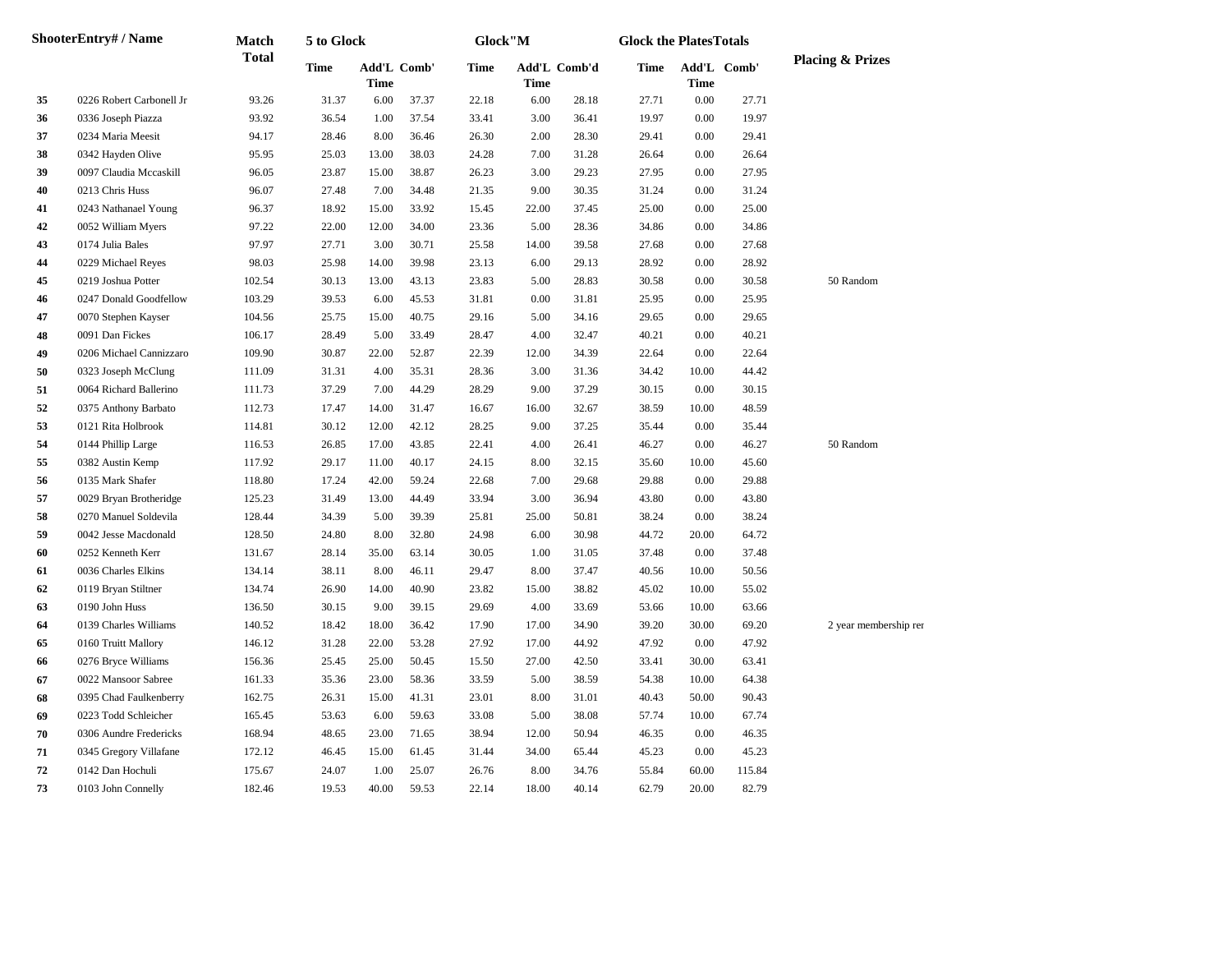| <b>ShooterEntry#/Name</b> |                          | <b>Match</b> | 5 to Glock  |                            |               | Glock"M     |                             |        | <b>Glock the PlatesTotals</b> |             |             |                             |
|---------------------------|--------------------------|--------------|-------------|----------------------------|---------------|-------------|-----------------------------|--------|-------------------------------|-------------|-------------|-----------------------------|
|                           |                          | <b>Total</b> | <b>Time</b> | Add'L Comb'<br><b>Time</b> |               | <b>Time</b> | Add'L Comb'd<br><b>Time</b> |        | Time                          | <b>Time</b> | Add'L Comb' | <b>Placing &amp; Prizes</b> |
| 74                        | 0152 Gerald Zablocky     | 182.76       | 63.41       | 1.00                       | 64.41         | 60.72       | 0.00                        | 60.72  | 57.63                         | 0.00        | 57.63       |                             |
| 75                        | 0025 Ted Prindle         | 182.76       | 34.30       | 23.00                      | 57.30         | 39.34       | 20.00                       | 59.34  | 56.12                         | 10.00       | 66.12       | 50 Random                   |
| 76                        | 0001 Daniel Barrett      | 199.99       | 20.79       | 51.00                      | 71.79         | 32.78       | 26.00                       | 58.78  | 59.42                         | 10.00       | 69.42       |                             |
| 77                        | 0112 Martin Reyna        | 200.05       | 71.61       | 20.00                      | 91.61         | 48.50       | 3.00                        | 51.50  | 56.94                         | 0.00        | 56.94       |                             |
| 78                        | 0296 Christine Martin    | 200.62       | 40.20       | 14.00                      | 54.20         | 38.59       | 12.00                       | 50.59  | 55.83                         | 40.00       | 95.83       |                             |
| 79                        | 0314 Robert Carvalho     | 213.80       | 54.51       | 21.00                      | 75.51         | 60.00       | 7.00                        | 67.00  | 71.29                         | 0.00        | 71.29       | <b>Pistol Random</b>        |
| 80                        | 0287 Rodney Adams        | 252.23       | 40.72       | 15.00                      | 55.72         | 34.54       | 4.00                        | 38.54  | 67.97                         | 90.00       | 157.97      |                             |
| 81                        | 0401 Ross Ellberg        | 290.03       | 41.32       | 57.00                      | 98.32         | 51.85       | 26.00                       | 77.85  | 93.86                         | 20.00       | 113.86      |                             |
| 82                        | 0294 Bret Martin         | 293.71       | 26.89       | 36.00                      | 62.89         | 30.09       | 30.00                       | 60.09  | 60.73                         | 110.00      | 170.73      |                             |
| 83                        | 0221 Jeri-Ann Schleicher | 314.69       | 48.48       | 23.00                      | 71.48         | 40.78       | 12.00                       | 52.78  | 110.43                        | 80.00       | 190.43      |                             |
| 84                        | 0273 Debbie Zimmerman    | 314.71       | 32.79       | 30.00                      | 62.79         | 189.23      | 27.00                       | 216.23 | 35.69                         | 0.00        | 35.69       |                             |
| 85                        | 0363 Susan England       | 328.59       | 55.83       | 65.00                      | 120.83        | 62.57       | 12.00                       | 74.57  | 83.19                         | 50.00       | 133.19      |                             |
| 86                        | 0360 William Roberts     | 331.23       | 71.69       | 21.00                      | 92.69         | 76.38       | 15.00                       | 91.38  | 117.16                        | 30.00       | 147.16      |                             |
| 87                        | 0371 Joelle Chidlow      | 331.29       | 87.48       | 24.00                      | 111.48        | 100.34      | 19.00                       | 119.34 | 100.47                        | 0.00        | 100.47      |                             |
| 88                        | 0249 Nilda Arroyo        | 356.90       | 39.63       | 58.00                      | 97.63         | 46.29       | 73.00                       | 119.29 | 109.98                        | 30.00       | 139.98      |                             |
| 89                        | 0300 Ridge Martin        | 372.09       | 46.01       |                            | 71.00 117.01  | 59.91       | 78.00                       | 137.91 | 67.17                         | 50.00       | 117.17      |                             |
| 90                        | 0329 Maureen Jacobs      | 416.66       | 29.68       |                            | 133.00 162.68 | 26.74       | 63.00                       | 89.74  | 84.24                         | 80.00       | 164.24      |                             |
| 91                        | 0320 Kim Palmer          | 430.80       | 67.50       |                            | 59.00 126.50  | 83.43       | 11.00                       | 94.43  | 179.87                        | 30.00       | 209.87      |                             |
| 92                        | 0380 Jimmy Kemp          | 459.23       | 43.70       | 67.00                      | 110.70        | 45.83       | 88.00                       | 133.83 | 104.70                        | 110.00      | 214.70      |                             |
| 93                        | 0298 Kolby Martin        | 568.68       | 37.79       | 107.00                     | 144.79        | 43.00       | 104.00                      | 147.00 | 76.89                         | 200.00      | 276.89      |                             |
| 94                        | 0269 Laura Zambrano      | 645.16       | 39.63       | 95.00                      | 134.63        | 66.67       | 175.00                      | 241.67 | 88.86                         | 180.00      | 268.86      |                             |
| 95                        | 0399 Kimberly Jacobs     | 766.95       | 299.97      | 300.00                     | 599.97        | 23.68       | 19.00                       | 42.68  | 74.30                         | 50.00       | 124.30      |                             |
| 96                        | 0017 Abena Kuumba        | 854.58       | 49.46       | 20.00                      | 69.46         | 299.97      | 270.00                      | 569.97 | 115.15                        | 100.00      | 215.15      |                             |
| 97                        | 0332 David Rockwell      | 1,216.17     | 299.97      | 300.00                     | 599.97        | 299.97      | 270.00                      | 569.97 | 46.23                         | 0.00        | 46.23       |                             |
| 98                        | 0162 Kirk Cianciolo      | 1,274.68     | 25.75       | 39.00                      | 64.75         | 299.97      | 270.00                      | 569.97 | 399.96                        | 240.00      | 639.96      | 2 year membership ren       |
| 99                        | 0292 Colin MacManus      | 1,298.45     | 26.52       | 62.00                      | 88.52         | 299.97      | 270.00                      | 569.97 | 399.96                        | 240.00      | 639.96      |                             |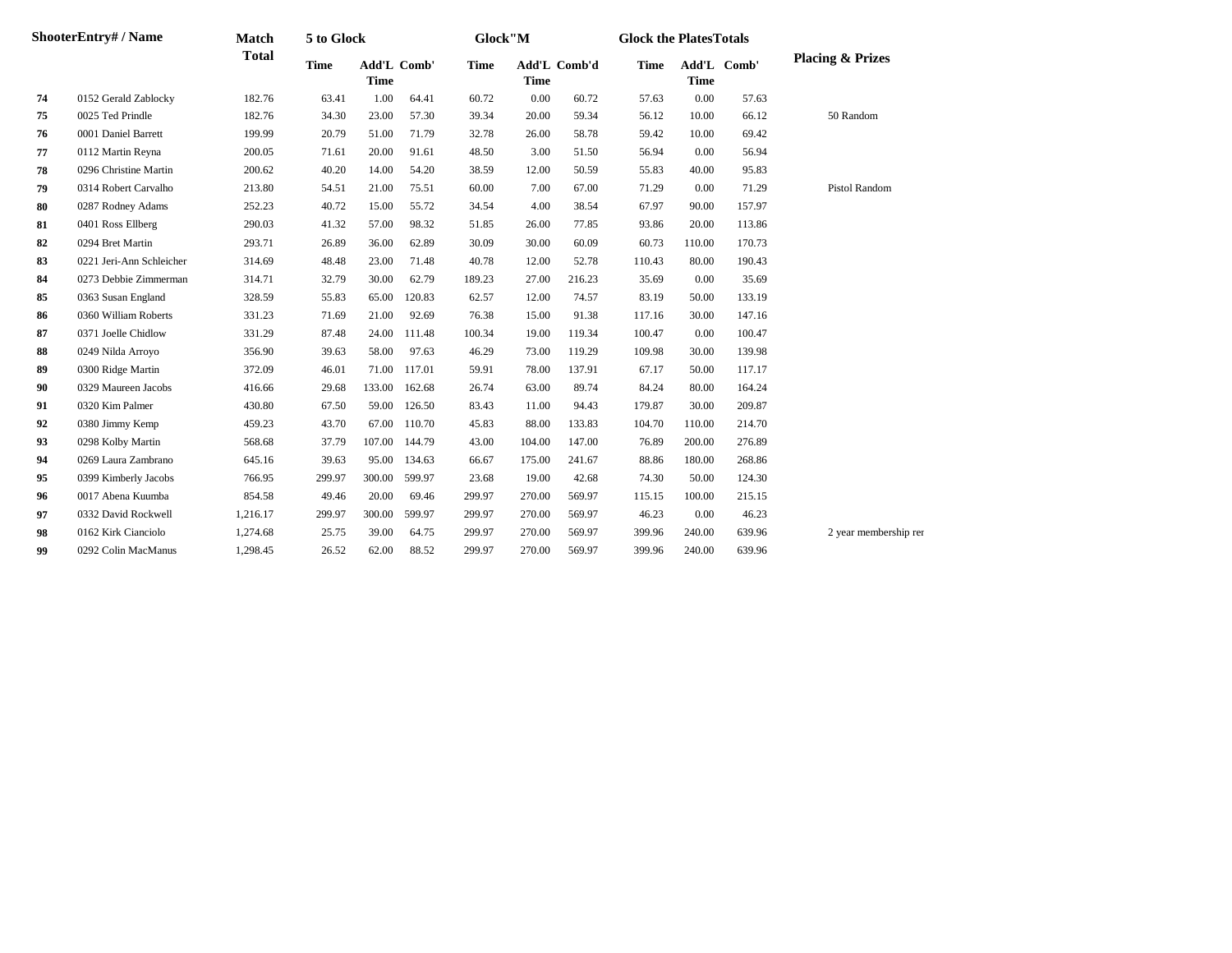### Final Guardian Rankings for the Volusia County GSSF Match V

### held at the Volusia County Gun & Hunt Club in New Smyrna Beach, FL

| <b>ShooterEntry#/Name</b> |                           | <b>Match</b> | 5 to Glock  |                     |        | Glock"M     |             | <b>Glock the PlatesTotals</b> |             |             |             |   |                             |                          |
|---------------------------|---------------------------|--------------|-------------|---------------------|--------|-------------|-------------|-------------------------------|-------------|-------------|-------------|---|-----------------------------|--------------------------|
|                           |                           | <b>Total</b> | <b>Time</b> | Add'L Comb'<br>Time |        | <b>Time</b> | <b>Time</b> | Add'L Comb'd                  | <b>Time</b> | <b>Time</b> | Add'L Comb' |   | <b>Placing &amp; Prizes</b> | <b>Categories</b>        |
| 1                         | 0215 Kevin Kozak          | 57.48        | 17.99       | 2.00                | 19.99  | 16.69       | 3.00        | 19.69                         | 17.80       | 0.00        | 17.80       |   | Pistol Place                | Super Senior             |
| 1                         |                           | 57.48        | 17.99       | 2.00                | 19.99  | 16.69       | 3.00        | 19.69                         | 17.80       | 0.00        | 17.80       |   | 75 Super Senior             | Super Senior             |
| $\mathbf{2}$              | 0039 Filmer Castaneda     | 58.18        | 17.46       | 2.00                | 19.46  | 15.49       | 5.00        | 20.49                         | 18.23       | 0.00        | 18.23       | 2 | 100 Place                   | Senior                   |
| $\mathbf{2}$              |                           | 58.18        | 17.46       | 2.00                | 19.46  | 15.49       | 5.00        | 20.49                         | 18.23       | 0.00        | 18.23       |   | 75 Senior                   | Senior                   |
| 3                         | 0355 Jeff Bradford        | 62.66        | 18.85       | 5.00                | 23.85  | 17.87       | 1.00        | 18.87                         | 19.94       | 0.00        | 19.94       | 3 | 75 Place                    |                          |
| 4                         | 0357 Adam Huffman         | 70.14        | 21.84       | 2.00                | 23.84  | 19.50       | 3.00        | 22.50                         | 23.80       | 0.00        | 23.80       |   |                             |                          |
| 5                         | 0365 Juan Vasquez         | 71.60        | 21.23       | 7.00                | 28.23  | 18.74       | 1.00        | 19.74                         | 23.63       | 0.00        | 23.63       |   |                             | Senior                   |
| 6                         | 0267 Stephen Dovi         | 78.49        | 26.84       | 2.00                | 28.84  | 26.10       | 0.00        | 26.10                         | 23.55       | 0.00        | 23.55       |   |                             | Super Senior             |
| 7                         | 0127 William Monahan, Sr. | 79.49        | 22.02       | 11.00               | 33.02  | 20.06       | 5.00        | 25.06                         | 21.41       | 0.00        | 21.41       |   |                             | Senior                   |
| 8                         | 0338 Andre Tankovich      | 80.05        | 26.36       | 7.00                | 33.36  | 21.16       | 0.00        | 21.16                         | 25.53       | 0.00        | 25.53       |   | 2 year membership ren       |                          |
| 9                         | 0089 Herbert Zucker       | 81.12        | 22.70       | 4.00                | 26.70  | 22.40       | 6.00        | 28.40                         | 26.02       | 0.00        | 26.02       |   |                             | Senior                   |
| 10                        | 0290 Van Galloway         | 83.48        | 24.47       | 4.00                | 28.47  | 20.37       | 2.00        | 22.37                         | 22.64       | 10.00       | 32.64       |   | Pistol Random               |                          |
| 11                        | 0393 John Hurd            | 90.06        | 23.66       | 6.00                | 29.66  | 20.59       | 14.00       | 34.59                         | 25.81       | 0.00        | 25.81       |   |                             | Senior                   |
| 12                        | 0141 Dan Hochuli          | 93.71        | 26.60       | 5.00                | 31.60  | 23.21       | 4.00        | 27.21                         | 34.90       | 0.00        | 34.90       |   |                             | Senior                   |
| 13                        | 0238 Landon Tichenor      | 96.08        | 26.85       | 9.00                | 35.85  | 24.71       | 6.00        | 30.71                         | 29.52       | 0.00        | 29.52       |   |                             |                          |
| 14                        | 0372 Pete Smith           | 96.66        | 21.30       | 19.00               | 40.30  | 17.71       | 9.00        | 26.71                         | 29.65       | 0.00        | 29.65       |   |                             | Super Senior             |
| 15                        | 0377 Edwin Rios           | 104.05       | 32.65       | 8.00                | 40.65  | 28.02       | 3.00        | 31.02                         | 32.38       | 0.00        | 32.38       |   |                             | Super Senior             |
| 16                        | 0146 Ryan Smith           | 104.45       | 31.62       | 12.00               | 43.62  | 19.99       | 5.00        | 24.99                         | 35.84       | 0.00        | 35.84       |   |                             |                          |
| 17                        | 0327 Wes Mahr             | 105.56       | 20.52       | 13.00               | 33.52  | 23.42       | 21.00       | 44.42                         | 27.62       | 0.00        | 27.62       |   |                             |                          |
| 18                        | 0288 Joseph Tedesco       | 105.57       | 33.29       | 6.00                | 39.29  | 29.58       | 3.00        | 32.58                         | 33.70       | 0.00        | 33.70       |   |                             |                          |
| 19                        | 0251 Kenneth Kerr         | 119.43       | 34.74       | 4.00                | 38.74  | 29.56       | 4.00        | 33.56                         | 47.13       | 0.00        | 47.13       |   | 75 Challenged               | Challenged, Super Senior |
| 20                        | 0386 Lawrence Doerffel    | 119.76       | 15.39       | 22.00               | 37.39  | 27.84       | 21.00       | 48.84                         | 33.53       | 0.00        | 33.53       |   |                             | Senior                   |
| 21                        | 0277 Todd Smith           | 136.08       | 31.01       | 11.00               | 42.01  | 25.73       | 15.00       | 40.73                         | 33.34       | 20.00       | 53.34       |   |                             | Senior                   |
| 22                        | 0116 Bryan Stiltner       | 155.38       | 26.60       | 18.00               | 44.60  | 25.93       | 29.00       | 54.93                         | 35.85       | 20.00       | 55.85       |   |                             |                          |
| 23                        | 0301 Robert Chenoweth     | 158.20       | 20.52       | 27.00               | 47.52  | 26.20       | 27.00       | 53.20                         | 47.48       | 10.00       | 57.48       |   |                             | Senior                   |
| 24                        | 0373 Branden Weeks        | 165.16       | 22.65       | 23.00               | 45.65  | 29.57       | 15.00       | 44.57                         | 54.94       | 20.00       | 74.94       |   |                             |                          |
| 25                        | 0107 Randy Summey         | 173.18       | 22.30       | 13.00               | 35.30  | 25.05       | 11.00       | 36.05                         | 51.83       | 50.00       | 101.83      |   |                             | Super Senior             |
| 26                        | 0383 Daniel Caylor        | 236.15       | 48.56       | 17.00               | 65.56  | 35.74       | 21.00       | 56.74                         | 73.85       | 40.00       | 113.85      |   |                             |                          |
| 27                        | 0385 Steven Viola         | 491.43       | 52.79       | 63.00               | 115.79 | 71.66       | 40.00       | 111.66                        | 113.98      | 150.00      | 263.98      |   |                             |                          |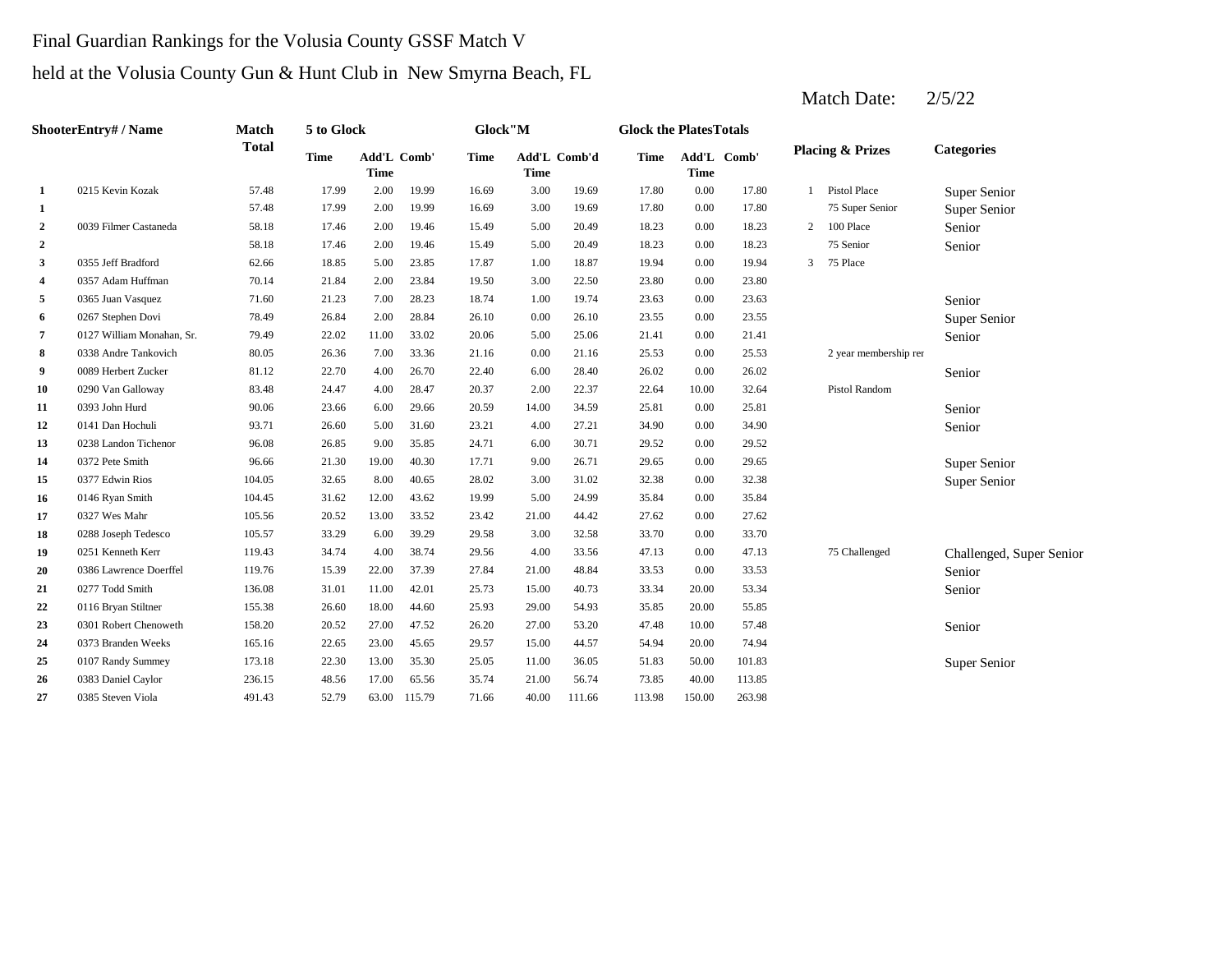### Final Heavy Metal Rankings for the Volusia County GSSF Match V

# held at the Volusia County Gun & Hunt Club in New Smyrna Beach, FL

|                | ShooterEntry# / Name      | <b>Match</b> | 5 to Glock |             |             | Glock"M |        |              | <b>Glock the PlatesTotals</b> |             |             |   |                             |
|----------------|---------------------------|--------------|------------|-------------|-------------|---------|--------|--------------|-------------------------------|-------------|-------------|---|-----------------------------|
|                |                           | <b>Total</b> | Time       | <b>Time</b> | Add'L Comb' | Time    | Time   | Add'L Comb'd | <b>Time</b>                   | <b>Time</b> | Add'L Comb' |   | <b>Placing &amp; Prizes</b> |
| 1              | 0047 Greg McBee*          | 46.83        | 15.07      | 2.00        | 17.07       | 14.86   | 0.00   | 14.86        | 14.90                         | 0.00        | 14.90       |   | 100 Place                   |
| $\overline{2}$ | 0264 Danny Clifton*       | 47.13        | 17.90      | 1.00        | 18.90       | 14.23   | 0.00   | 14.23        | 14.00                         | 0.00        | 14.00       |   |                             |
| 3              | 0133 William Hill*        | 49.17        | 20.54      | 0.00        | 20.54       | 15.80   | 0.00   | 15.80        | 12.83                         | 0.00        | 12.83       |   | 50 Random                   |
| 4              | 0124 Mike Collins*        | 65.23        | 21.91      | 4.00        | 25.91       | 17.42   | 4.00   | 21.42        | 17.90                         | 0.00        | 17.90       |   |                             |
| 5              | 0167 Steve Sager*         | 69.81        | 25.82      | 2.00        | 27.82       | 19.57   | 2.00   | 21.57        | 20.42                         | 0.00        | 20.42       |   |                             |
| 6              | 0367 Juan Vasquez         | 77.89        | 21.07      | 5.00        | 26.07       | 18.15   | 11.00  | 29.15        | 22.67                         | 0.00        | 22.67       |   | 100 Place                   |
| 7              | 0186 Austin Tinkley       | 78.94        | 20.06      | 14.00       | 34.06       | 15.27   | 8.00   | 23.27        | 21.61                         | 0.00        | 21.61       | 2 | <b>Etool Place</b>          |
| 8              | 0214 Dennis Kacheline* Jr | 79.45        | 17.96      | 15.00       | 32.96       | 15.41   | 14.00  | 29.41        | 17.08                         | 0.00        | 17.08       |   |                             |
| 9              | 0056 Theodore J Mynch     | 84.99        | 18.91      | 8.00        | 26.91       | 18.60   | 0.00   | 18.60        | 29.48                         | 10.00       | 39.48       | 3 | Knife Place                 |
| 10             | 0011 Jim Graf*            | 98.06        | 35.85      | 5.00        | 40.85       | 21.09   | 8.00   | 29.09        | 28.12                         | 0.00        | 28.12       |   | 50 Random                   |
| 11             | 0398 Steve Tennant        | 113.19       | 39.80      | 2.00        | 41.80       | 38.61   | 1.00   | 39.61        | 31.78                         | 0.00        | 31.78       |   |                             |
| 12             | 0324 Joseph McClung       | 137.54       | 30.59      | 22.00       | 52.59       | 38.58   | 4.00   | 42.58        | 32.37                         | 10.00       | 42.37       |   |                             |
| 13             | 0145 Phillip Large        | 139.41       | 25.10      | 29.00       | 54.10       | 26.32   | 16.00  | 42.32        | 42.99                         | 0.00        | 42.99       |   |                             |
| 14             | 0033 Ken Hill             | 151.80       | 16.01      | 42.00       | 58.01       | 26.26   | 32.00  | 58.26        | 35.53                         | 0.00        | 35.53       |   |                             |
| 15             | 0153 Gerald Zablocky      | 186.03       | 63.47      | 5.00        | 68.47       | 55.54   | 0.00   | 55.54        | 62.02                         | 0.00        | 62.02       |   |                             |
| 16             | 0307 Orrin Fredericks     | 204.97       | 43.22      | 16.00       | 59.22       | 43.94   | 14.00  | 57.94        | 57.81                         | 30.00       | 87.81       |   |                             |
| 17             | 0137 Mark Shafer          | 387.07       | 26.81      | 59.00       | 85.81       | 33.08   | 70.00  | 103.08       | 68.18                         | 130.00      | 198.18      |   |                             |
| 18             | 0163 Kirk Cianciolo       | 1,254.65     | 29.72      | 15.00       | 44.72       | 299.97  | 270.00 | 569.97       | 399.96                        | 240.00      | 639.96      |   |                             |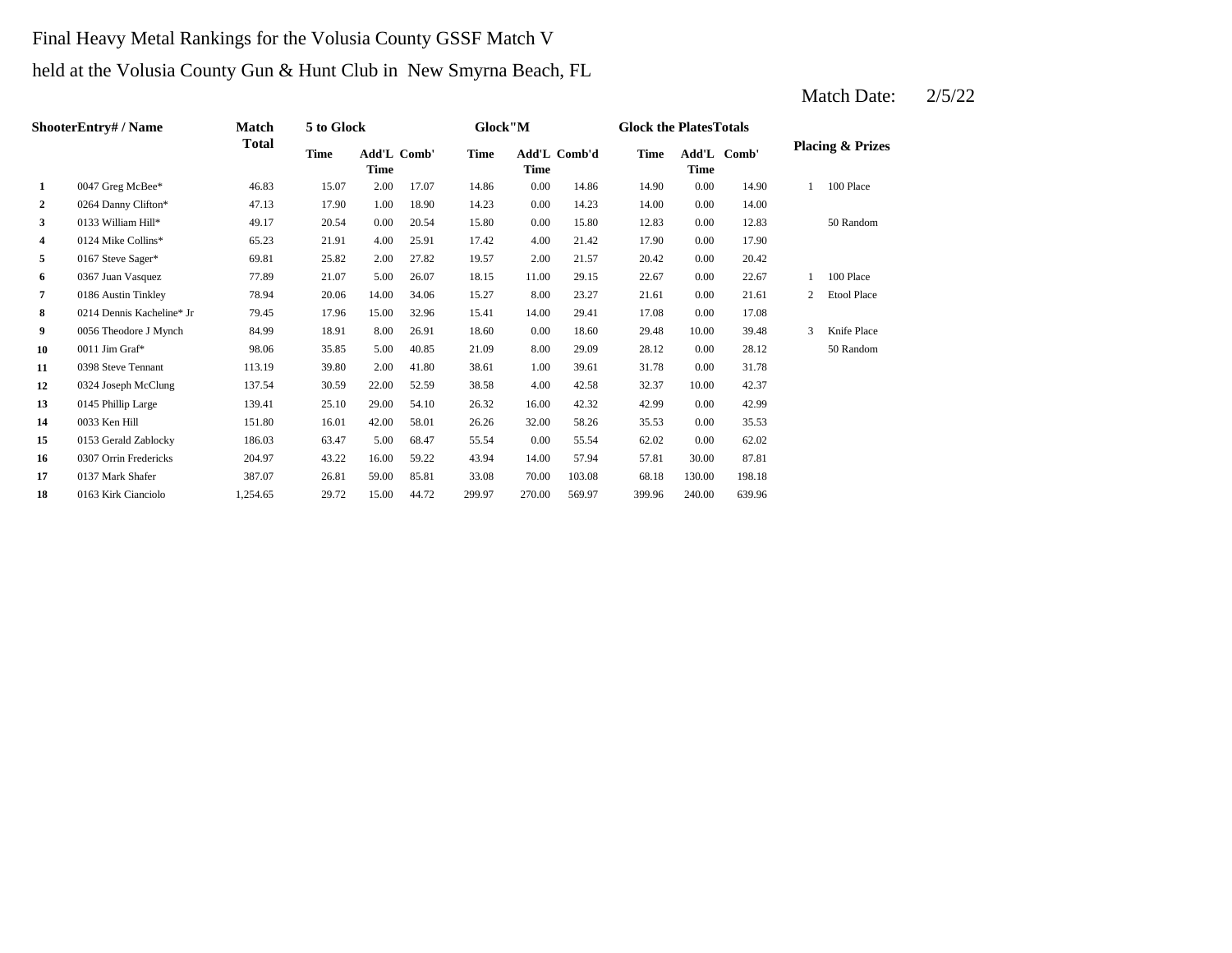### Final Major Sub Rankings for the Volusia County GSSF Match V

### held at the Volusia County Gun & Hunt Club in New Smyrna Beach, FL

| ShooterEntry# / Name |                       | <b>Match</b> | 5 to Glock  |                            |       | Glock"M     |       |              |             | <b>Glock the PlatesTotals</b> |             |                |                             |
|----------------------|-----------------------|--------------|-------------|----------------------------|-------|-------------|-------|--------------|-------------|-------------------------------|-------------|----------------|-----------------------------|
|                      |                       | <b>Total</b> | <b>Time</b> | Add'L Comb'<br><b>Time</b> |       | <b>Time</b> | Time  | Add'L Comb'd | <b>Time</b> | <b>Time</b>                   | Add'L Comb' |                | <b>Placing &amp; Prizes</b> |
| $\mathbf{1}$         | 0199 Tony Boone*      | 35.26        | 11.00       | 0.00                       | 11.00 | 9.63        | 1.00  | 10.63        | 13.63       | 0.00                          | 13.63       |                | 100 Place                   |
| $\mathbf{2}$         | 0129 William Hill*    | 38.90        | 13.66       | 0.00                       | 13.66 | 10.92       | 0.00  | 10.92        | 14.32       | 0.00                          | 14.32       |                |                             |
| 3                    | 0260 Danny Clifton*   | 39.35        | 12.78       | 0.00                       | 12.78 | 11.50       | 0.00  | 11.50        | 15.07       | 0.00                          | 15.07       |                |                             |
| 4                    | 0347 Michael Brodkey* | 47.69        | 14.21       | 1.00                       | 15.21 | 13.66       | 3.00  | 16.66        | 15.82       | 0.00                          | 15.82       |                |                             |
| 5                    | 0389 Nicolas Pellum*  | 49.07        | 8.44        | 10.00                      | 18.44 | 9.24        | 3.00  | 12.24        | 18.39       | 0.00                          | 18.39       |                |                             |
| 6                    | 0045 Greg McBee*      | 49.16        | 9.20        | 5.00                       | 14.20 | 8.63        | 0.00  | 8.63         | 16.33       | 10.00                         | 26.33       |                |                             |
| 7                    | 0192 Massad Ayoob*    | 52.22        | 12.59       | 6.00                       | 18.59 | 12.79       | 0.00  | 12.79        | 20.84       | 0.00                          | 20.84       |                |                             |
| 8                    | 0368 Bart Luscuskie   | 73.56        | 19.18       | 3.00                       | 22.18 | 17.41       | 3.00  | 20.41        | 30.97       | 0.00                          | 30.97       |                | 100 Place                   |
| 9                    | 0369 Mark Luscuskie   | 75.31        | 14.22       | 7.00                       | 21.22 | 12.67       | 3.00  | 15.67        | 28.42       | 10.00                         | 38.42       | $\overline{2}$ | <b>Etool Place</b>          |
| 10                   | 0106 Wallace Knight*  | 75.63        | 12.94       | 1.00                       | 13.94 | 12.22       | 0.00  | 12.22        | 19.47       | 30.00                         | 49.47       |                |                             |
| 11                   | 0196 John McGahee     | 84.82        | 15.11       | 5.00                       | 20.11 | 13.08       | 5.00  | 18.08        | 26.63       | 20.00                         | 46.63       | 3              | Knife Place                 |
| 12                   | 0074 Theodore S Mynch | 93.12        | 15.23       | 5.00                       | 20.23 | 15.83       | 6.00  | 21.83        | 31.06       | 20.00                         | 51.06       |                |                             |
| 13                   | 0118 Bryan Stiltner   | 95.58        | 20.74       | 6.00                       | 26.74 | 16.13       | 11.00 | 27.13        | 31.71       | 10.00                         | 41.71       |                |                             |
| 14                   | 0322 Joseph McClung   | 101.09       | 20.77       | 8.00                       | 28.77 | 18.54       | 0.00  | 18.54        | 33.78       | 20.00                         | 53.78       |                |                             |
| 15                   | 0326 Eddie Keaton     | 125.67       | 26.32       | 1.00                       | 27.32 | 23.37       | 2.00  | 25.37        | 42.98       | 30.00                         | 72.98       |                |                             |
| 16                   | 0101 Charles Cook     | 126.30       | 17.46       | 23.00                      | 40.46 | 18.99       | 2.00  | 20.99        | 44.85       | 20.00                         | 64.85       |                |                             |
| 17                   | 0007 Jim Graf*        | 135.75       | 22.77       | 6.00                       | 28.77 | 15.22       | 2.00  | 17.22        | 39.76       | 50.00                         | 89.76       |                |                             |
| 18                   | 0284 Matt Jones       | 136.36       | 18.57       | 12.00                      | 30.57 | 24.83       | 7.00  | 31.83        | 33.96       | 40.00                         | 73.96       |                |                             |
| 19                   | 0151 Gerald Zablocky  | 137.20       | 29.90       | 5.00                       | 34.90 | 33.38       | 0.00  | 33.38        | 68.92       | 0.00                          | 68.92       |                |                             |
| 20                   | 0218 Joshua Potter    | 158.73       | 24.47       | 12.00                      | 36.47 | 21.00       | 0.00  | 21.00        | 41.26       | 60.00                         | 101.26      |                | <b>Pistol Random</b>        |
| 21                   | 0304 Daniel Barrett   | 302.65       | 16.48       | 26.00                      | 42.48 | 29.18       | 10.00 | 39.18        | 40.99       | 180.00                        | 220.99      |                |                             |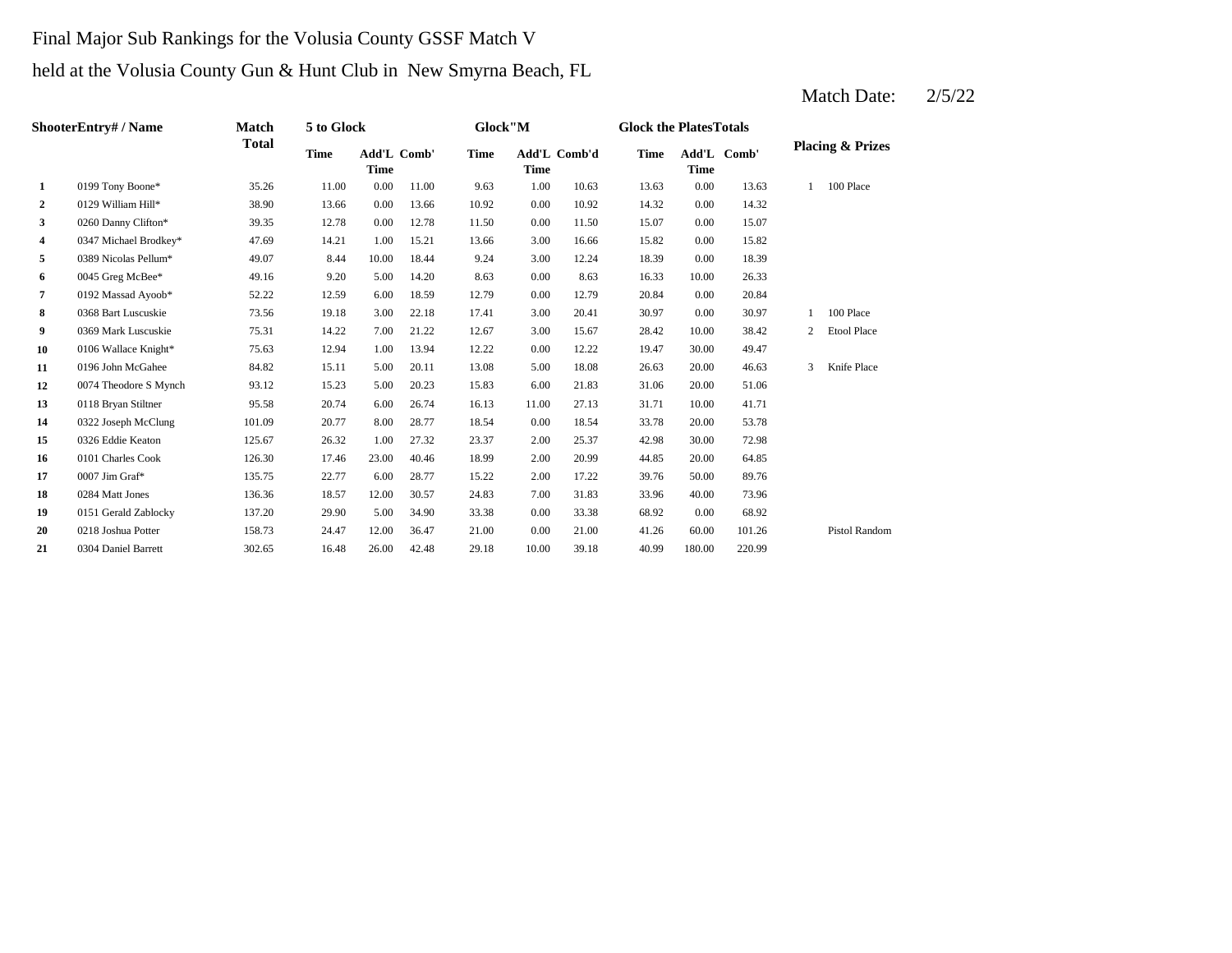### Final Master Stock Rankings for the Volusia County GSSF Match V

held at the Volusia County Gun & Hunt Club in New Smyrna Beach, FL

|              | ShooterEntry# / Name   | Match        | 5 to Glock |                            |        | Glock"M |        |              | <b>Glock the PlatesTotals</b> |       |             |   |                             |
|--------------|------------------------|--------------|------------|----------------------------|--------|---------|--------|--------------|-------------------------------|-------|-------------|---|-----------------------------|
|              |                        | <b>Total</b> | Time       | Add'L Comb'<br><b>Time</b> |        | Time    | Time   | Add'L Comb'd | Time                          | Time  | Add'L Comb' |   | <b>Placing &amp; Prizes</b> |
| 1            | 0256 Gorka Ibanez*     | 38.37        | 14.05      | 1.00                       | 15.05  | 11.08   | 1.00   | 12.08        | 11.24                         | 0.00  | 11.24       | 2 | 75 Place                    |
| $\mathbf{2}$ | 0201 Tony Boone*       | 40.51        | 14.86      | 1.00                       | 15.86  | 11.76   | 1.00   | 12.76        | 11.89                         | 0.00  | 11.89       |   | Pistol Place                |
| 3            | 0263 Danny Clifton*    | 41.65        | 17.42      | 0.00                       | 17.42  | 13.89   | 0.00   | 13.89        | 10.34                         | 0.00  | 10.34       | 3 | <b>Etool Place</b>          |
| 4            | 0132 William Hill*     | 49.38        | 17.72      | 0.00                       | 17.72  | 13.33   | 5.00   | 18.33        | 13.33                         | 0.00  | 13.33       |   |                             |
| 5            | 0046 Greg McBee*       | 55.34        | 14.82      | 8.00                       | 22.82  | 12.14   | 3.00   | 15.14        | 17.38                         | 0.00  | 17.38       |   |                             |
| 6            | 0182 Michael Brodkey*  | 60.83        | 12.01      | 12.00                      | 24.01  | 14.30   | 7.00   | 21.30        | 15.52                         | 0.00  | 15.52       |   |                             |
| 7            | 0350 Russell Simpson*  | 64.87        | 15.53      | 8.00                       | 23.53  | 16.03   | 6.00   | 22.03        | 19.31                         | 0.00  | 19.31       |   |                             |
| 8            | 0166 Steve Sager*      | 68.61        | 22.16      | 6.00                       | 28.16  | 19.30   | 4.00   | 23.30        | 17.15                         | 0.00  | 17.15       |   |                             |
| 9            | 0055 Theodore J Mynch  | 70.31        | 19.39      | 13.00                      | 32.39  | 18.10   | 3.00   | 21.10        | 16.82                         | 0.00  | 16.82       |   |                             |
| 10           | 0020 Nicolas Pellum*   | 71.61        | 11.51      | 27.00                      | 38.51  | 10.16   | 10.00  | 20.16        | 12.94                         | 0.00  | 12.94       |   | 50 Random                   |
| 11           | 0076 Theodore S Mynch  | 71.70        | 18.17      | 10.00                      | 28.17  | 16.56   | 7.00   | 23.56        | 19.97                         | 0.00  | 19.97       |   |                             |
| 12           | 0054 William Myers     | 75.68        | 21.70      | 4.00                       | 25.70  | 21.25   | 4.00   | 25.25        | 24.73                         | 0.00  | 24.73       |   |                             |
| 13           | 0240 Julie Phillips*   | 78.93        | 23.56      | 6.00                       | 29.56  | 16.24   | 7.00   | 23.24        | 26.13                         | 0.00  | 26.13       |   |                             |
| 14           | 0099 Claudia Mccaskill | 85.38        | 24.15      | 5.00                       | 29.15  | 24.65   | 3.00   | 27.65        | 28.58                         | 0.00  | 28.58       |   |                             |
| 15           | 0085 John Sia          | 89.36        | 23.97      | 12.00                      | 35.97  | 21.96   | 6.00   | 27.96        | 25.43                         | 0.00  | 25.43       |   |                             |
| 16           | 0010 Jim Graf*         | 99.87        | 29.43      | 9.00                       | 38.43  | 19.42   | 5.00   | 24.42        | 27.02                         | 10.00 | 37.02       |   |                             |
| 17           | 0031 Bryan Brotheridge | 118.58       | 33.31      | 6.00                       | 39.31  | 26.25   | 9.00   | 35.25        | 44.02                         | 0.00  | 44.02       |   |                             |
| 18           | 0023 Mansoor Sabree    | 126.11       | 27.49      | 10.00                      | 37.49  | 33.78   | 12.00  | 45.78        | 42.84                         | 0.00  | 42.84       |   |                             |
| 19           | 0333 David Rockwell    | 1,247.68     | 299.97     | 300.00                     | 599.97 | 299.97  | 270.00 | 569.97       | 47.74                         | 30.00 | 77.74       |   |                             |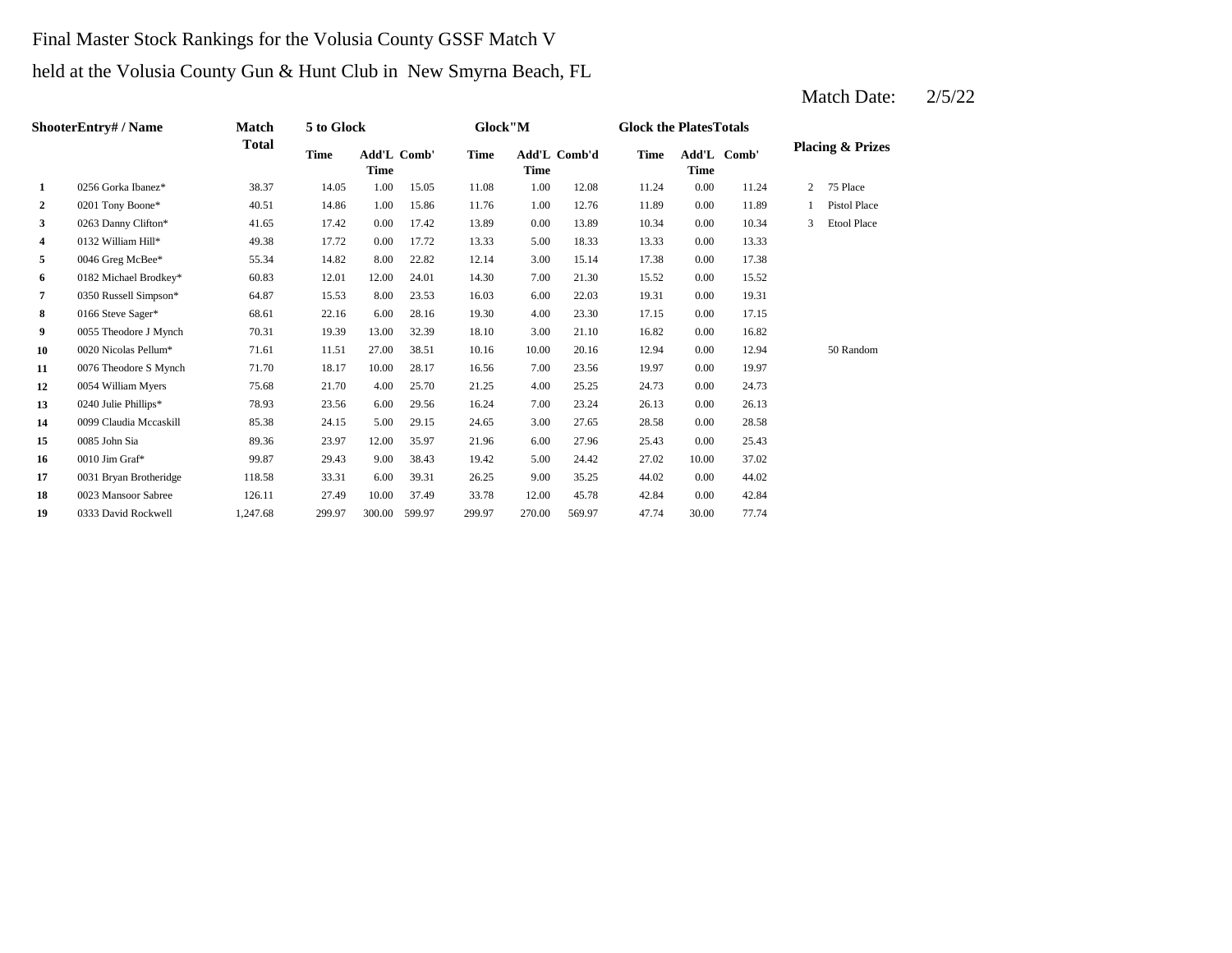# Final SubCompact Rankings for the Volusia County GSSF Match V

held at the Volusia County Gun & Hunt Club in New Smyrna Beach, FL

| ShooterEntry# / Name |                         | Match        | 5 to Glock |                            |        | Glock"M |          |              | <b>Glock the PlatesTotals</b> |             |             |                |                             |
|----------------------|-------------------------|--------------|------------|----------------------------|--------|---------|----------|--------------|-------------------------------|-------------|-------------|----------------|-----------------------------|
|                      |                         | <b>Total</b> | Time       | Add'L Comb'<br><b>Time</b> |        | Time    | Time     | Add'L Comb'd | Time                          | <b>Time</b> | Add'L Comb' |                | <b>Placing &amp; Prizes</b> |
| 1                    | 0254 Gorka Ibanez*      | 34.64        | 13.84      | 1.00                       | 14.84  | 10.74   | $0.00\,$ | 10.74        | 9.06                          | $0.00\,$    | 9.06        | $\mathbf{1}$   | Pistol MatchMeister         |
| $\overline{2}$       | 0198 Tony Boone*        | 39.97        | 15.17      | $0.00\,$                   | 15.17  | 10.88   | 0.00     | 10.88        | 13.92                         | 0.00        | 13.92       |                |                             |
| 3                    | 0259 Danny Clifton*     | 45.97        | 17.84      | 1.00                       | 18.84  | 13.46   | 0.00     | 13.46        | 13.67                         | 0.00        | 13.67       | $\mathbf{1}$   | Pistol Place                |
| 3                    |                         | 45.97        | 17.84      | 1.00                       | 18.84  | 13.46   | 0.00     | 13.46        | 13.67                         | 0.00        | 13.67       |                | 50 Random                   |
| 4                    | 0128 William Hill*      | 47.41        | 17.55      | 0.00                       | 17.55  | 17.11   | 0.00     | 17.11        | 12.75                         | 0.00        | 12.75       |                |                             |
| 5                    | 0105 Wallace Knight*    | 55.98        | 17.84      | 3.00                       | 20.84  | 15.15   | 2.00     | 17.15        | 17.99                         | 0.00        | 17.99       |                | 50 Random                   |
| 6                    | 0040 Filmer Castaneda   | 60.29        | 18.54      | 1.00                       | 19.54  | 13.56   | 7.00     | 20.56        | 20.19                         | 0.00        | 20.19       | $\mathbf{1}$   | Pistol Place                |
| 7                    | 0191 Massad Ayoob*      | 61.61        | 20.43      | 3.00                       | 23.43  | 19.12   | 1.00     | 20.12        | 18.06                         | 0.00        | 18.06       |                |                             |
| 8                    | 0180 Michael Brodkey*   | 64.37        | 17.63      | 7.00                       | 24.63  | 17.91   | 7.00     | 24.91        | 14.83                         | 0.00        | 14.83       |                |                             |
| 9                    | 0352 Nic Rodriguez*     | 66.83        | 17.37      | 3.00                       | 20.37  | 23.37   | 3.00     | 26.37        | 20.09                         | 0.00        | 20.09       |                |                             |
| 10                   | 0195 John McGahee       | 69.39        | 22.35      | 5.00                       | 27.35  | 19.21   | 2.00     | 21.21        | 20.83                         | 0.00        | 20.83       | $\overline{2}$ | 100 Place                   |
| 11                   | 0317 Mark Palmer*       | 74.09        | 20.53      | 8.00                       | 28.53  | 20.26   | 1.00     | 21.26        | 24.30                         | 0.00        | 24.30       |                |                             |
| 12                   | 0349 Russell Simpson*   | 77.42        | 20.45      | 9.00                       | 29.45  | 18.87   | 9.00     | 27.87        | 20.10                         | 0.00        | 20.10       |                |                             |
| 13                   | 0073 Theodore S Mynch   | 81.45        | 22.50      | 11.00                      | 33.50  | 19.98   | 8.00     | 27.98        | 19.97                         | 0.00        | 19.97       | $\mathbf{3}$   | 75 Place                    |
| 14                   | 0209 Chris Click        | 81.79        | 27.59      | 7.00                       | 34.59  | 21.27   | 2.00     | 23.27        | 23.93                         | 0.00        | 23.93       |                |                             |
| 15                   | 0339 Andre Tankovich    | 82.02        | 23.29      | 8.00                       | 31.29  | 21.55   | 5.00     | 26.55        | 24.18                         | 0.00        | 24.18       |                |                             |
| 16                   | 0184 Austin Tinkley     | 84.50        | 19.45      | 6.00                       | 25.45  | 15.67   | 9.00     | 24.67        | 24.38                         | 10.00       | 34.38       |                |                             |
| 17                   | 0239 Landon Tichenor    | 92.06        | 27.84      | 2.00                       | 29.84  | 26.31   | 6.00     | 32.31        | 29.91                         | 0.00        | 29.91       |                |                             |
| 18                   | 0006 Jim Graf*          | 97.53        | 24.33      | 12.00                      | 36.33  | 22.20   | 11.00    | 33.20        | 28.00                         | 0.00        | 28.00       |                |                             |
| 19                   | 0117 Bryan Stiltner     | 97.58        | 23.78      | 15.00                      | 38.78  | 23.90   | 4.00     | 27.90        | 30.90                         | 0.00        | 30.90       |                |                             |
| 20                   | 0397 Steve Tennant      | 102.77       | 40.21      | 2.00                       | 42.21  | 31.68   | 3.00     | 34.68        | 25.88                         | 0.00        | 25.88       |                |                             |
| 21                   | 0126 Edward Kubacki     | 112.65       | 33.33      | 2.00                       | 35.33  | 31.05   | 3.00     | 34.05        | 43.27                         | 0.00        | 43.27       |                |                             |
| 22                   | 0035 Nicholas Hisey     | 113.37       | 34.73      | 5.00                       | 39.73  | 31.73   | 8.00     | 39.73        | 33.91                         | 0.00        | 33.91       |                |                             |
| 23                   | 0205 Michael Cannizzaro | 115.53       | 37.99      | 12.00                      | 49.99  | 21.21   | 14.00    | 35.21        | 30.33                         | 0.00        | 30.33       |                |                             |
| 24                   | 0147 Ryan Smith         | 121.82       | 28.88      | 28.00                      | 56.88  | 27.96   | 3.00     | 30.96        | 33.98                         | 0.00        | 33.98       |                |                             |
| 25                   | 0289 Joseph Tedesco     | 123.80       | 36.66      | 14.00                      | 50.66  | 24.65   | 10.00    | 34.65        | 38.49                         | 0.00        | 38.49       |                |                             |
| 26                   | 0353 Anthony Martinez   | 125.16       | 26.01      | 8.00                       | 34.01  | 28.49   | 36.00    | 64.49        | 26.66                         | 0.00        | 26.66       |                | 2 year membership ren       |
| 27                   | 0065 Charles Elkins     | 146.91       | 43.22      | 8.00                       | 51.22  | 35.99   | 3.00     | 38.99        | 56.70                         | 0.00        | 56.70       |                | 50 Random                   |
| 28                   | 0159 Truitt Mallory     | 161.14       | 34.73      | 23.00                      | 57.73  | 29.31   | 7.00     | 36.31        | 57.10                         | 10.00       | 67.10       |                |                             |
| 29                   | 0150 Gerald Zablocky    | 167.19       | 55.62      | 2.00                       | 57.62  | 47.52   | 0.00     | 47.52        | 62.05                         | 0.00        | 62.05       |                |                             |
| 30                   | 0283 Matt Jones         | 179.18       | 27.55      | 17.00                      | 44.55  | 31.72   | 2.00     | 33.72        | 50.91                         | 50.00       | 100.91      |                |                             |
| 31                   | 0102 John Connelly      | 180.38       | 21.03      | 32.00                      | 53.03  | 26.10   | 29.00    | 55.10        | 62.25                         | 10.00       | 72.25       |                |                             |
| 32                   | 0344 Gregory Villafane  | 191.21       | 32.12      | 37.00                      | 69.12  | 41.15   | 24.00    | 65.15        | 56.94                         | 0.00        | 56.94       |                |                             |
| 33                   | 0088 Kayla Wood         | 361.10       | 50.29      | 58.00                      | 108.29 | 30.53   | 13.00    | 43.53        | 129.28                        | 80.00       | 209.28      |                |                             |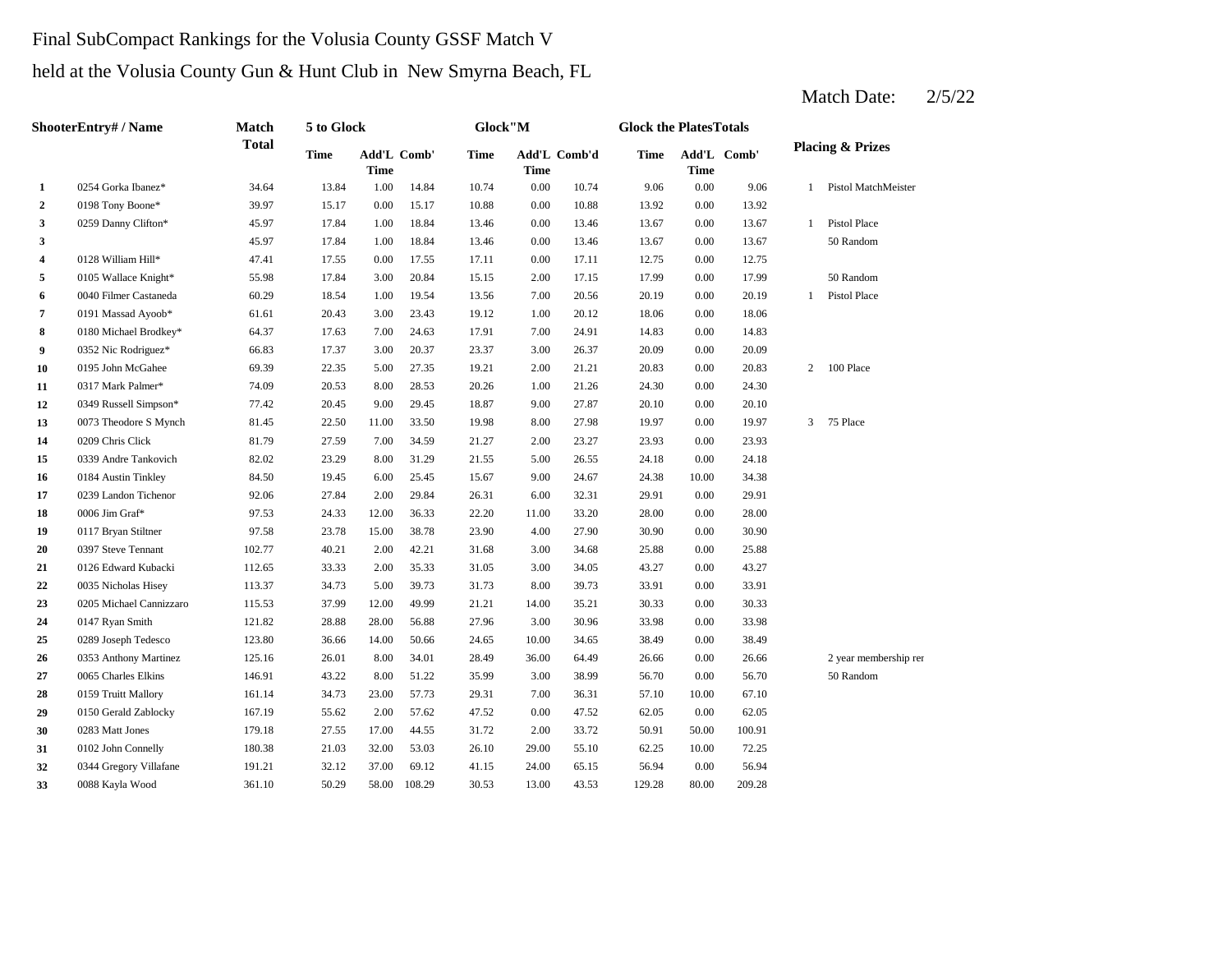# Final Unlimited Rankings for the Volusia County GSSF Match V

held at the Volusia County Gun & Hunt Club in New Smyrna Beach, FL

| ShooterEntry# / Name |                          | Match        | 5 to Glock |                                   |       | Glock"M |                             |       | <b>Glock the PlatesTotals</b> |             |             |                |                             |  |
|----------------------|--------------------------|--------------|------------|-----------------------------------|-------|---------|-----------------------------|-------|-------------------------------|-------------|-------------|----------------|-----------------------------|--|
|                      |                          | <b>Total</b> | Time       | <b>Add'L Comb'</b><br><b>Time</b> |       | Time    | Add'L Comb'd<br><b>Time</b> |       | Time                          | <b>Time</b> | Add'L Comb' |                | <b>Placing &amp; Prizes</b> |  |
| 1                    | 0262 Danny Clifton*      | 40.07        | 14.07      | 1.00                              | 15.07 | 11.65   | 1.00                        | 12.65 | 12.35                         | 0.00        | 12.35       | 1              | 100 Place                   |  |
| $\overline{2}$       | 0266 Gary Gallion*       | 47.80        | 19.60      | 0.00                              | 19.60 | 13.77   | 1.00                        | 14.77 | 13.43                         | $0.00\,$    | 13.43       |                |                             |  |
| 3                    | 0131 William Hill*       | 49.17        | 16.09      | 1.00                              | 17.09 | 14.80   | 2.00                        | 16.80 | 15.28                         | 0.00        | 15.28       |                | 2 year membership ren       |  |
| 4                    | 0280 Tony Mullins II     | 50.38        | 19.63      | 0.00                              | 19.63 | 15.92   | 1.00                        | 16.92 | 13.83                         | 0.00        | 13.83       | $\mathbf{1}$   | Pistol Place                |  |
| 5                    | 0123 Mike Collins*       | 53.07        | 17.90      | 1.00                              | 18.90 | 15.75   | 1.00                        | 16.75 | 17.42                         | 0.00        | 17.42       |                |                             |  |
| 6                    | 0172 Filmer Castaneda    | 55.97        | 14.27      | 10.00                             | 24.27 | 12.39   | 5.00                        | 17.39 | 14.31                         | $0.00\,$    | 14.31       | $\overline{2}$ | 100 Place                   |  |
| 7                    | 0265 Judith Gallion*     | 58.10        | 20.14      | 3.00                              | 23.14 | 14.70   | 4.00                        | 18.70 | 16.26                         | 0.00        | 16.26       |                |                             |  |
| 8                    | 0319 Mark Palmer*        | 59.62        | 17.88      | 6.00                              | 23.88 | 14.59   | 2.00                        | 16.59 | 19.15                         | 0.00        | 19.15       |                |                             |  |
| 9                    | 0187 Cody Hudlow         | 64.12        | 18.10      | 4.00                              | 22.10 | 16.11   | 11.00                       | 27.11 | 14.91                         | 0.00        | 14.91       | 3              | 75 Place                    |  |
| 10                   | 0366 Juan Vasquez        | 65.00        | 20.92      | 6.00                              | 26.92 | 19.77   | 2.00                        | 21.77 | 16.31                         | $0.00\,$    | 16.31       |                |                             |  |
| 11                   | 0072 Ted Lee             | 65.27        | 19.34      | 5.00                              | 24.34 | 18.98   | 4.00                        | 22.98 | 17.95                         | 0.00        | 17.95       |                |                             |  |
| 12                   | 0110 Diego Reyna         | 66.89        | 25.38      | 1.00                              | 26.38 | 24.13   | 1.00                        | 25.13 | 15.38                         | 0.00        | 15.38       |                |                             |  |
| 13                   | 0177 Steven Hutton       | 69.23        | 27.46      | 1.00                              | 28.46 | 20.79   | 1.00                        | 21.79 | 18.98                         | 0.00        | 18.98       |                |                             |  |
| 14                   | 0356 Jeff Bradford       | 70.43        | 22.48      | 7.00                              | 29.48 | 18.51   | 5.00                        | 23.51 | 17.44                         | 0.00        | 17.44       |                |                             |  |
| 15                   | 0019 Nicolas Pellum*     | 72.57        | 12.99      | 18.00                             | 30.99 | 12.27   | 14.00                       | 26.27 | 15.31                         | 0.00        | 15.31       |                |                             |  |
| 16                   | 0148 Ryan Smith          | 75.03        | 23.92      | 5.00                              | 28.92 | 26.18   | 1.00                        | 27.18 | 18.93                         | 0.00        | 18.93       |                | 50 Random                   |  |
| 17                   | 0053 William Myers       | 77.08        | 23.76      | 3.00                              | 26.76 | 25.33   | 0.00                        | 25.33 | 24.99                         | 0.00        | 24.99       |                |                             |  |
| 18                   | 0165 Steve Sager*        | 77.86        | 23.41      | 11.00                             | 34.41 | 19.54   | 5.00                        | 24.54 | 18.91                         | 0.00        | 18.91       |                |                             |  |
| 19                   | 0098 Claudia Mccaskill   | 81.36        | 23.56      | 2.00                              | 25.56 | 22.84   | 0.00                        | 22.84 | 32.96                         | 0.00        | 32.96       |                |                             |  |
| 20                   | 0009 Jim Graf*           | 82.89        | 31.62      | 5.00                              | 36.62 | 20.19   | 6.00                        | 26.19 | 20.08                         | 0.00        | 20.08       |                | 50 Random                   |  |
| 21                   | 0376 Anthony Barbato     | 84.38        | 16.98      | 18.00                             | 34.98 | 16.99   | 12.00                       | 28.99 | 20.41                         | 0.00        | 20.41       |                |                             |  |
| $22\,$               | 0328 Wes Mahr            | 84.39        | 17.64      | 12.00                             | 29.64 | 17.07   | 10.00                       | 27.07 | 27.68                         | 0.00        | 27.68       |                |                             |  |
| 23                   | 0378 Edwin Rios          | 88.79        | 28.75      | 5.00                              | 33.75 | 28.03   | 1.00                        | 29.03 | 26.01                         | 0.00        | 26.01       |                |                             |  |
| 24                   | 0050 Deborah Myers       | 90.55        | 26.52      | 5.00                              | 31.52 | 25.12   | 5.00                        | 30.12 | 28.91                         | 0.00        | 28.91       |                |                             |  |
| 25                   | 0253 Kenneth Kerr        | 91.73        | 29.42      | 5.00                              | 34.42 | 28.91   | 2.00                        | 30.91 | 26.40                         | 0.00        | 26.40       |                |                             |  |
| 26                   | 0230 Michael Reyes       | 94.19        | 27.29      | 7.00                              | 34.29 | 23.64   | 11.00                       | 34.64 | 25.26                         | 0.00        | 25.26       |                |                             |  |
| 27                   | 0227 Robert Carbonell Jr | 96.43        | 29.65      | 12.00                             | 41.65 | 21.80   | 5.00                        | 26.80 | 27.98                         | 0.00        | 27.98       |                |                             |  |
| 28                   | 0392 Robert Hurd         | 96.55        | 29.13      | 4.00                              | 33.13 | 26.60   | 1.00                        | 27.60 | 35.82                         | 0.00        | 35.82       |                | Pistol Random               |  |
| 29                   | 0080 David Pawlowski     | 100.54       | 28.75      | 3.00                              | 31.75 | 29.81   | 0.00                        | 29.81 | 38.98                         | 0.00        | 38.98       |                |                             |  |
| 30                   | 0092 Dan Fickes          | 101.89       | 27.95      | 2.00                              | 29.95 | 28.24   | 9.00                        | 37.24 | 34.70                         | 0.00        | 34.70       |                |                             |  |
| 31                   | 0136 Mark Shafer         | 102.80       | 33.00      | 11.00                             | 44.00 | 22.91   | 7.00                        | 29.91 | 28.89                         | 0.00        | 28.89       |                |                             |  |
| 32                   | 0207 Michael Cannizzaro  | 105.02       | 27.48      | 26.00                             | 53.48 | 23.17   | 7.00                        | 30.17 | 21.37                         | 0.00        | 21.37       |                |                             |  |
| 33                   | 0061 Todd Mahovlich      | 107.56       | 25.85      | 5.00                              | 30.85 | 26.01   | 27.00                       | 53.01 | 23.70                         | 0.00        | 23.70       |                |                             |  |
| 34                   | 0391 Joshua Bass         | 115.65       | 34.56      | 4.00                              | 38.56 | 23.16   | 4.00                        | 27.16 | 39.93                         | 10.00       | 49.93       |                |                             |  |
| 35                   | 0122 Terry Holbrook      | 123.67       | 37.91      | 7.00                              | 44.91 | 38.55   | 5.00                        | 43.55 | 35.21                         | 0.00        | 35.21       |                |                             |  |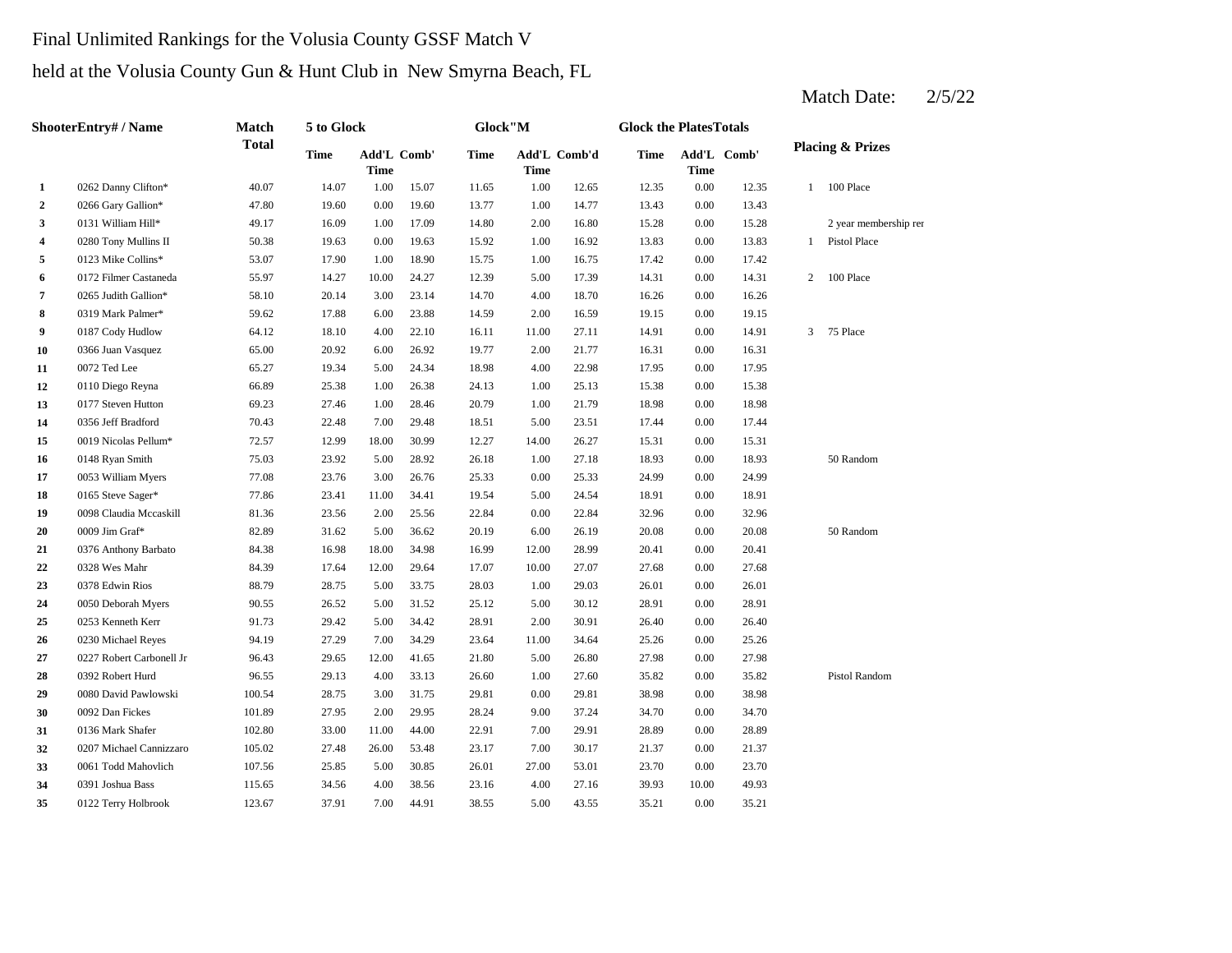|    | <b>ShooterEntry#/Name</b> | Match        | 5 to Glock |                            |        | Glock"M |       |                     |        | <b>Glock the PlatesTotals</b> |        |                             |
|----|---------------------------|--------------|------------|----------------------------|--------|---------|-------|---------------------|--------|-------------------------------|--------|-----------------------------|
|    |                           | <b>Total</b> | Time       | <b>Add'L Comb'</b><br>Time |        | Time    | Time  | <b>Add'L Comb'd</b> | Time   | Add'L<br>Time                 | Comb'  | <b>Placing &amp; Prizes</b> |
| 36 | 0140 Charlie Boswell      | 147.98       | 49.83      | 14.00                      | 63.83  | 34.36   | 2.00  | 36.36               | 47.79  | 0.00                          | 47.79  |                             |
| 37 | 0030 Bryan Brotheridge    | 161.95       | 32.56      | 19.00                      | 51.56  | 34.42   | 29.00 | 63.42               | 46.97  | 0.00                          | 46.97  |                             |
| 38 | 0113 Martin Reyna         | 174.94       | 69.03      | 8.00                       | 77.03  | 61.38   | 5.00  | 66.38               | 31.53  | 0.00                          | 31.53  |                             |
| 39 | 0361 William Roberts      | 383.14       | 74.51      | 29.00                      | 103.51 | 88.31   | 28.00 | 116.31              | 103.32 | 60.00                         | 163.32 |                             |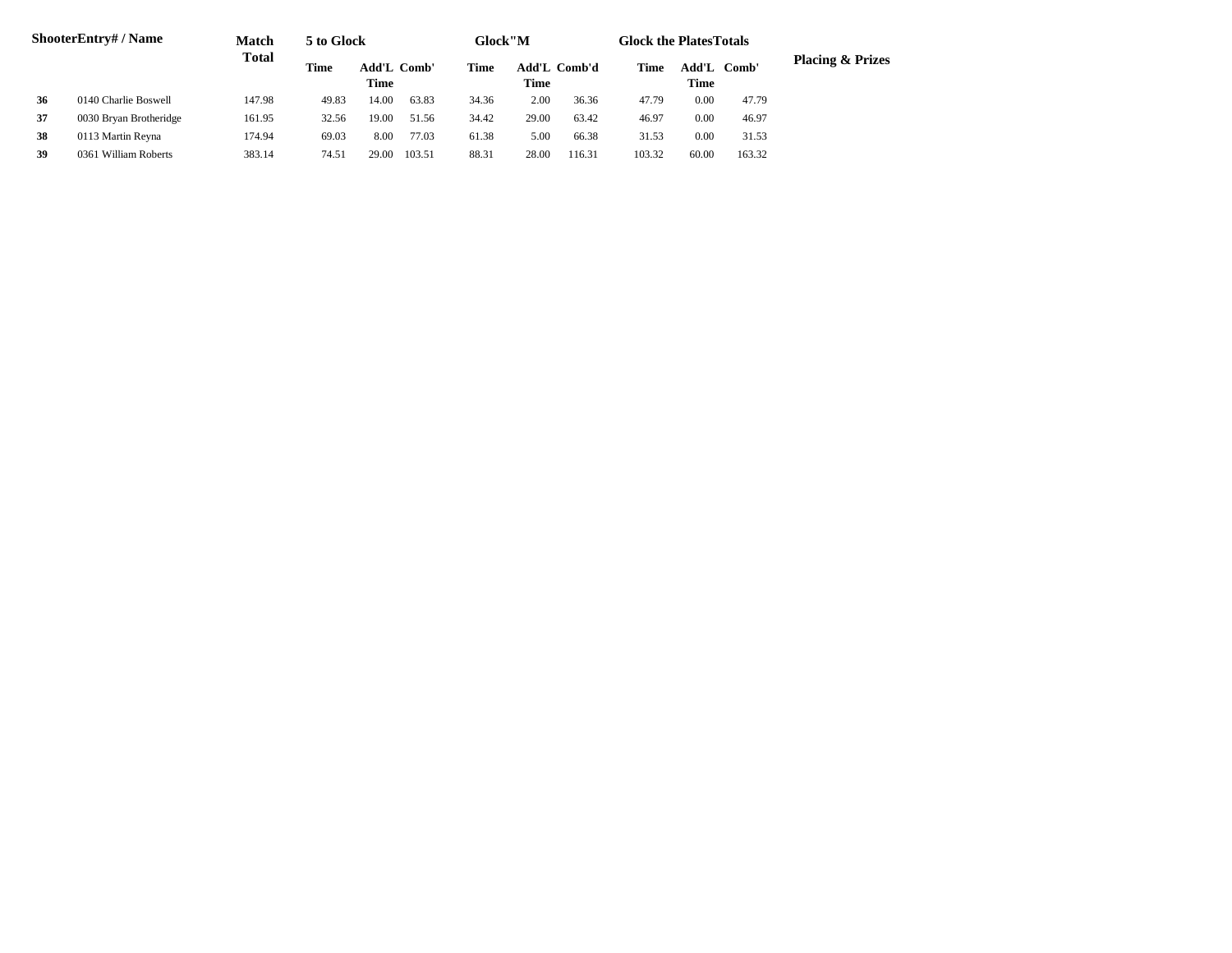**Final Team Rankings for the Volusia County GSSF Match V**

#### **held at the Volusia County Gun & Hunt Club in New Smyrna Beach, FL**

| <b>Amateur Civilian</b> |   |              |                          |                                                                 |
|-------------------------|---|--------------|--------------------------|-----------------------------------------------------------------|
| <b>Standing</b>         |   | <b>Score</b> | <b>Team Name</b>         | <b>Team Members</b>                                             |
|                         |   | 254.53       | Axemen Shooting Team     | Rick Steinberger, Briton Nguyen, Mark Fricton                   |
|                         | 2 | 294.79       | C.H.A.D.                 | Chris Click, Chris Huss, John Huss                              |
|                         | 3 | 460.37       | <b>Buffalo Rangers 1</b> | Kyle Thompson, Ken Patterson, Darrell Edwards                   |
|                         | 4 | 757.12       | VTA Beta                 | Jimmy Kemp, Anthony Barbato, Austin Kemp                        |
|                         | 5 | 788.57       | VTA Delta                | Mark Shafer, Todd Schleicher, William Roberts                   |
| <b>Master Stock</b>     |   |              |                          |                                                                 |
| <b>Standing</b>         |   | <b>Score</b> | <b>Team Name</b>         | <b>Team Members</b>                                             |
|                         |   | 129.40       | Florida Boyz             | Danny Clifton*, Gorka Ibanez*, William Hill*                    |
|                         | 2 | 213.62       | <b>RUMCAKES</b>          | Theodore J Mynch, Theodore S Mynch, Nicolas Pellum <sup>*</sup> |